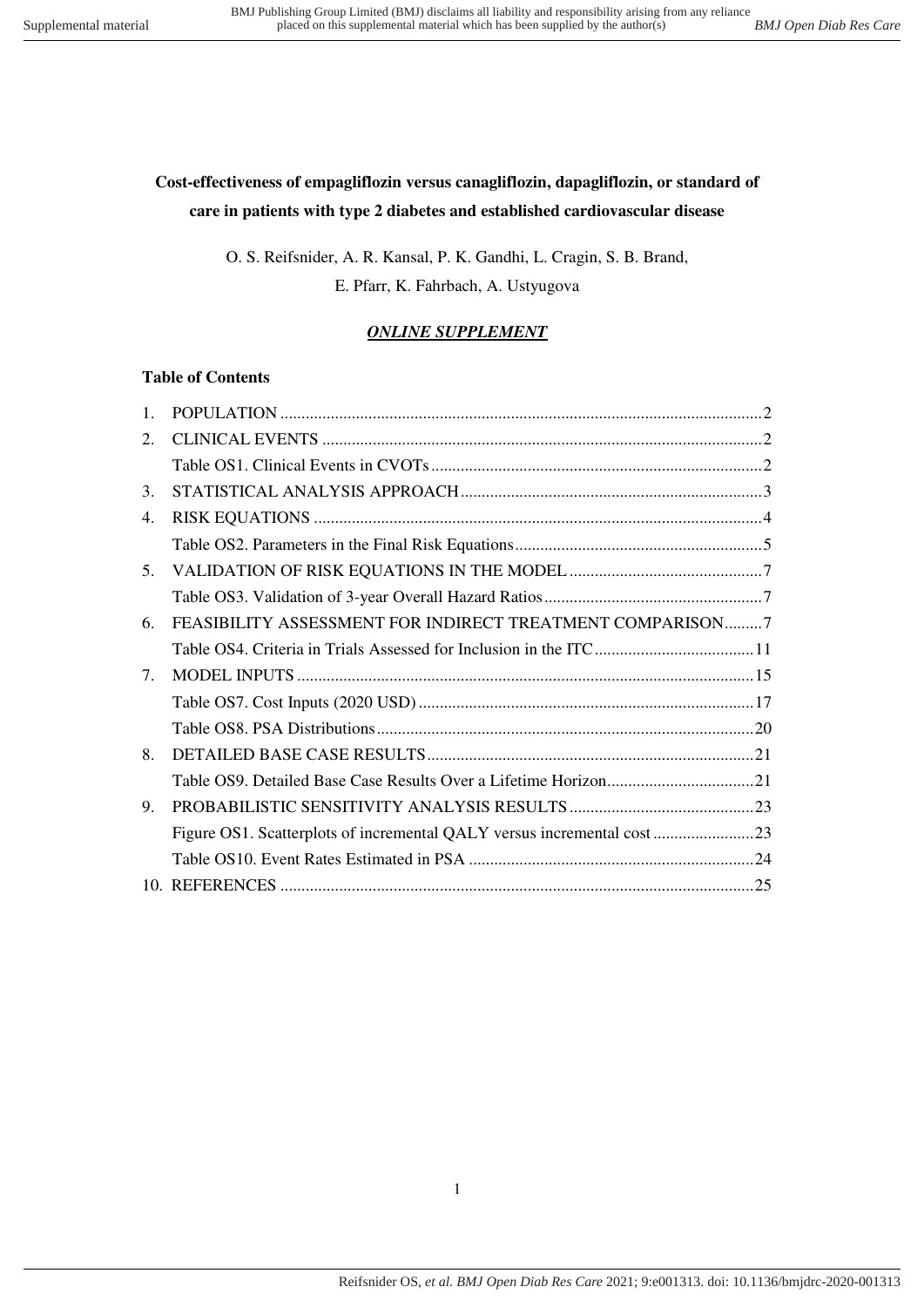## <span id="page-1-0"></span>**1. POPULATION**

The model randomly sampled complete individual patient profiles one at a time with replacement from the observed EMPA-REG OUTCOME data describing characteristics of the 7,020 patients at baseline in EMPA-REG OUTCOME. A cohort size of 5,000 patients was sufficient to obtain stable results (assessed by variation in the incremental cost-effectiveness ratio [ICER] over multiple runs) for lifetime simulations. The profile for each simulated patient included demographics and medical history.

## <span id="page-1-2"></span><span id="page-1-1"></span>**2. CLINICAL EVENTS**

### **Table OS1. Clinical events in CVOTs**

| <b>EMPA-REG OUTCOME</b>                | <b>CANVAS Program</b>               | <b>DECLARE-TIMI 58</b>                   |
|----------------------------------------|-------------------------------------|------------------------------------------|
| CV and renal events                    |                                     |                                          |
| CV death (primary outcome*)            | CV death (primary outcome*,         | CV death (primary outcome <sup>+</sup> ) |
| Non-fatal MI (primary outcome*)        | CANVAS)                             | Non-fatal/fatal MI (primary              |
| Non-fatal stroke (primary              | Non-fatal MI (primary outcome*,     | outcome <sup>†</sup> )                   |
| outcome*)                              | CANVAS)                             | Non-fatal/fatal stroke (primary          |
| Hospitalization for HF                 | Non-fatal stroke (primary           | outcome <sup>†</sup> )                   |
| Progression of albuminuria‡            | outcome*, CANVAS)                   | Hospitalization for HF                   |
| Composite renal outcome                | Hospitalization for HF              | Composite renal outcome                  |
| Hospitalization for $UA^{\S}$          | Progression of albuminuria (primary |                                          |
| Transient ischemic attack <sup>§</sup> | outcome, CANVAS-R)                  |                                          |
| Revascularization <sup>§</sup>         | Composite renal outcome             |                                          |
| <b>Adverse</b> events                  |                                     |                                          |
| Genital mycotic infection              | Genital mycotic infection           | Genital mycotic infection                |
| Acute kidney injury                    | Acute kidney injury                 | Acute kidney injury                      |
| Lower limb amputation                  | Lower limb amputation               | Major hypoglycaemic event <sup>1</sup>   |
| Bone fracture                          | Bone fracture                       |                                          |
| Major hypoglycaemic event <sup>1</sup> |                                     |                                          |

CANVAS, Canagliflozin Cardiovascular Assessment Study, CV cardiovascular; CVOTs, cardiovascular outcome trials; EMPA-REG OUTCOME Empagliflozin Cardiovascular Outcome Event Trial in Type 2 Diabetes Mellitus Patients; HF, heart failure; MI, myocardial infarction; SoC, standard of care; UA, unstable angina.

\* Primary outcome was a composite of death from CV causes, non-fatal myocardial infarction, or non-fatal stroke

† Primary outcome was a composite of death from CV causes, non-fatal/fatal myocardial infarction, or nonfatal/fatal stroke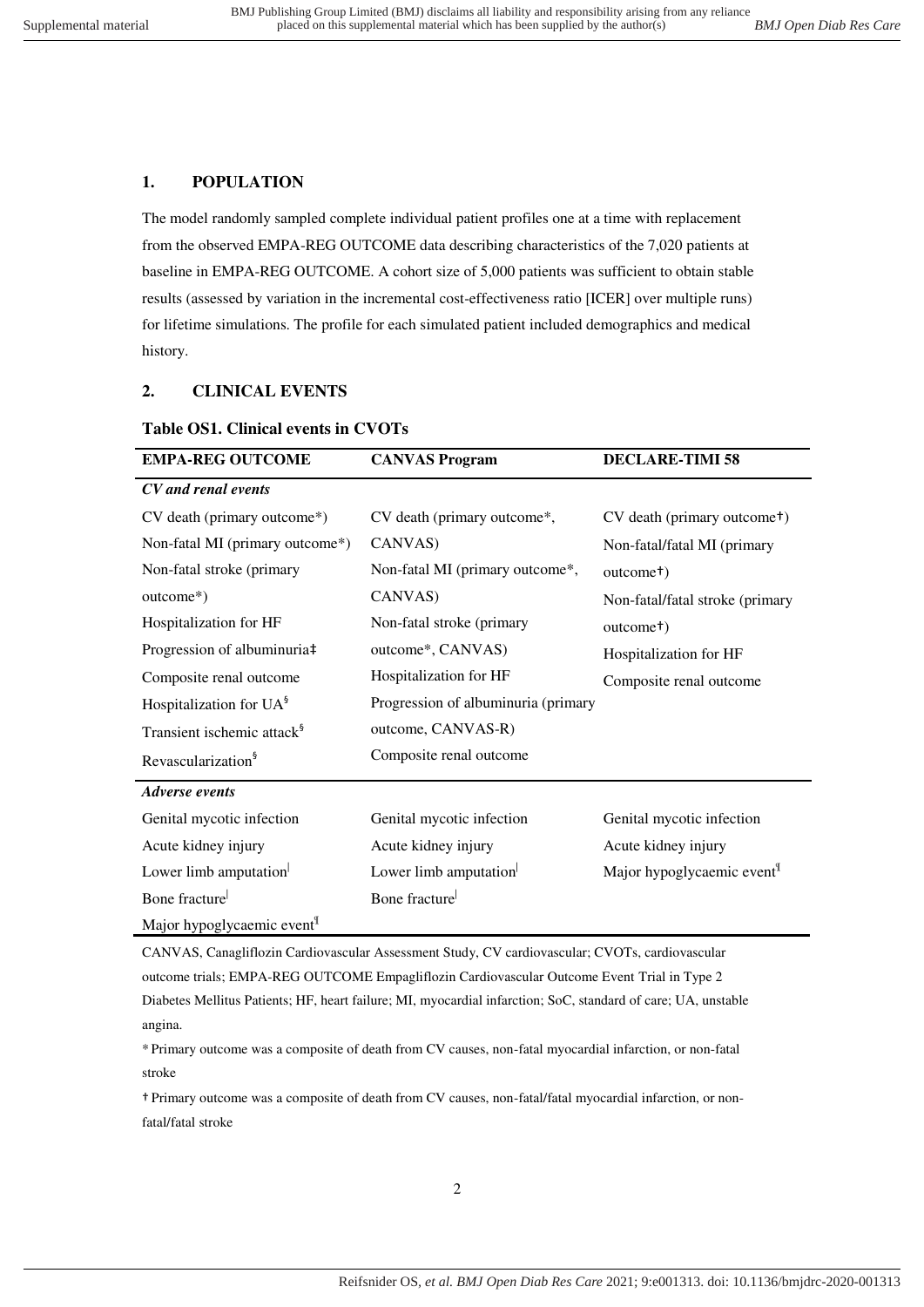‡ Relevant for the empagliflozin versus SoC and empagliflozin versus canagliflozin comparisons. Progression of albuminuria from DECLARE-TIMI 58 was not published; therefore, this event cannot be included in the model comparison of empagliflozin versus dapagliflozin.

§ Relevant for the empagliflozin versus SoC comparison. Hospitalization for unstable angina, transient ischemic attack, and revascularization outcomes from CANVAS and DECLARE-TIMI 58 are not published; therefore, these events cannot be included in the model comparison of empagliflozin versus canagliflozin or empagliflozin versus dapagliflozin.

Relevant for the empagliflozin versus canagliflozin comparison. Lower limb amputation was neutral and bone fracture was not statistically significant between treatment arms in EMPA-REG OUTCOME; therefore, these adverse events are not included in the comparison of empagliflozin versus SoC or empagliflozin versus dapagliflozin.

¶ Relevant for the empagliflozin versus dapagliflozin comparison.

## <span id="page-2-0"></span>**3. STATISTICAL ANALYSIS APPROACH**

A two-stage analysis was conducted to estimate individual patient-level risk equations for each cardiovascular (CV) and renal event in the model.

First, event-free survival (EFS) curves were fit to EMPA-REG OUTCOME trial patient-level data to describe the population-level occurrence of each CV and renal event. The best-fit parametric distribution was identified for each CV and renal outcome following the approach by Ishak and colleagues.<sup>[1](#page-24-1)</sup> Common parametric survival models (Weibull, exponential, log-normal, and Gompertz) were fit to the Kaplan-Meier (KM) data for each CV and renal outcome and evaluated based on statistical goodness of fit (Akaike Information Criterion and Bayesian Information Criterion). The statistical fits described the distribution of times until that event was observed in the clinical trial. Parameterization models were visually inspected to evaluate clinical plausibility of the projections over the trial duration and extrapolation beyond the trial time horizon. The shape of each survival curve was selected based on numerical fit, realistic extrapolation beyond the trial time horizon, and parsimony (simplicity of the functional form). Survival analyses were performed in Statistical Analysis System (SAS Institute, Cary, NC) version 9.4.

Second, individual patient-level estimates of risk were generated by testing baseline and timedependent patient characteristics as potential predictors of the outcomes in parametric proportional hazards regression analyses. Candidate characteristics for predictors in the risk equations were selected based on clinical relevance, and included basic demographic information (age, sex, geographic region), baseline biomarkers (haemoglobin A1c [HbA1c], body mass index, eGFR), baseline event history (of CV, cerebrovascular, or peripheral arterial disease), and CV and renal events experienced during the trial, along with treatment arm. Based on the clinical relationships, renal events could be included as predictors of the risk of future CV events and mortality, but CV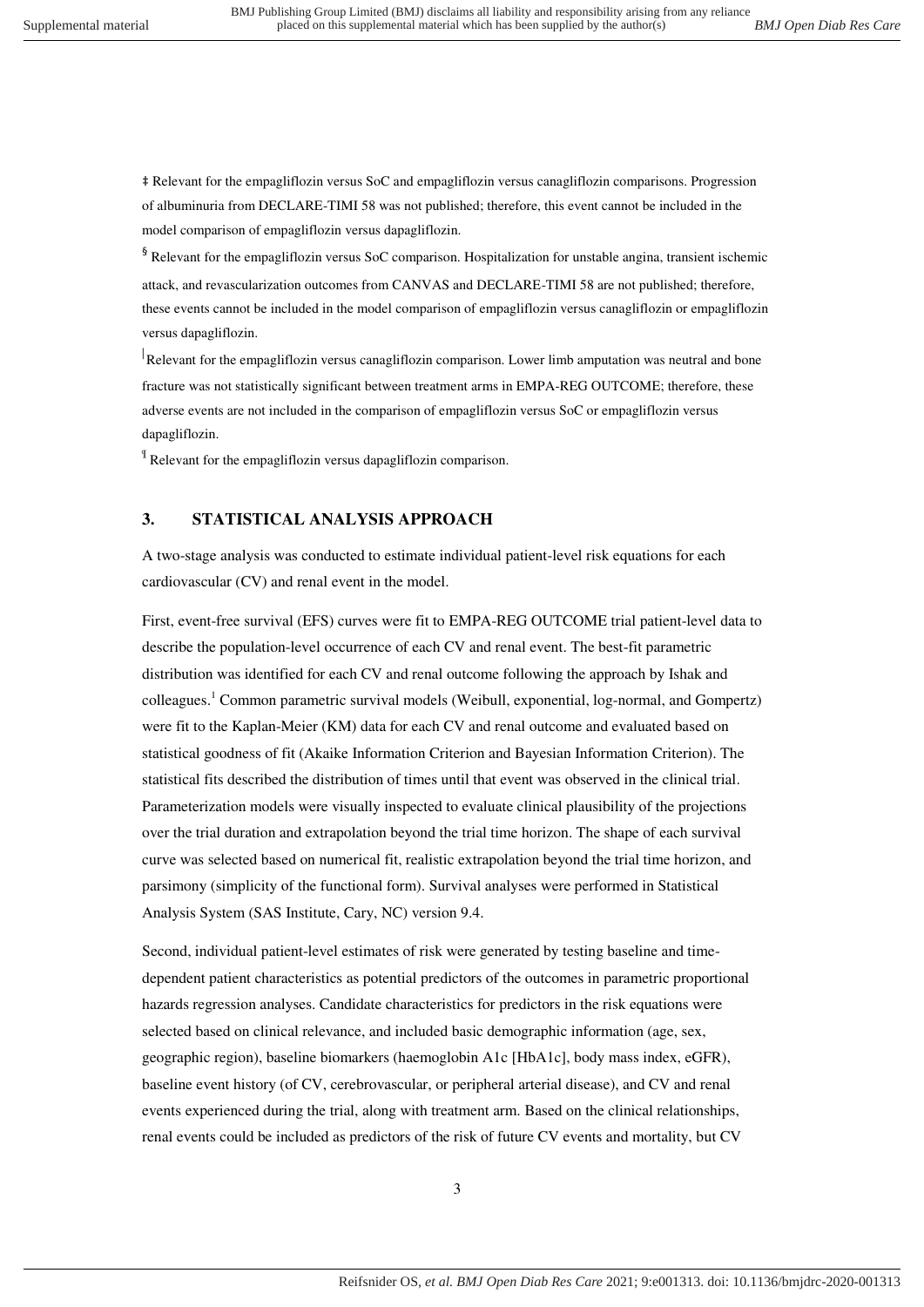events were not used as predictors of renal events. Potential predictors affecting the time of event outcomes were investigated in univariate models, and predictors that were associated with the outcome  $(p \le 0.2)$  were combined in a multivariate model using R, version 3.2.2. The final multivariate equations were then reduced by eliminating terms in order of highest *p*-value until all terms had  $p \le 0.2$  level.

## <span id="page-3-0"></span>**4. RISK EQUATIONS**

The derived risk equation covariates estimated (significant at  $p \le 0.2$  or important prognostic factors that show a non-negligible effect size) for CV and renal event rates are provided in Table OS2. The covariates may be interpreted as the log of the hazard ratios (HRs), with a value <1 suggesting that a variable will result in lower probability of experiencing an event and a value  $\geq 1$  adjusting risk to a higher probability.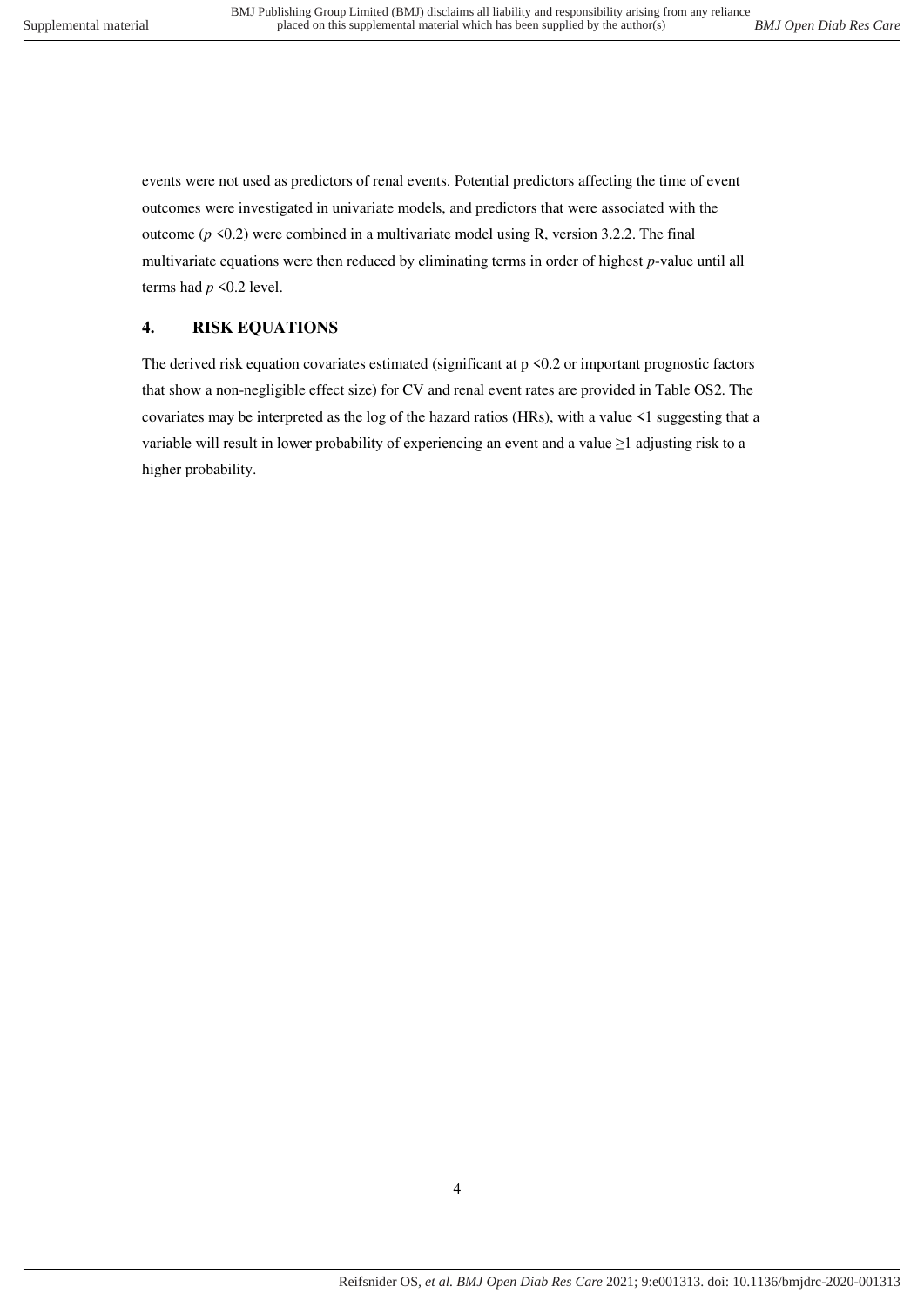## **Table OS2. Parameters in the final risk equations**

<span id="page-4-0"></span>

|                                 |                 |              | Non-fatal | Hospitalisation | Progression of | Composite     | <b>Hospitalisation Transient</b> |                  |                          |
|---------------------------------|-----------------|--------------|-----------|-----------------|----------------|---------------|----------------------------------|------------------|--------------------------|
| <b>Clinical Events</b>          | <b>CV</b> death | Non-fatal MI | stroke    | for HF          | albuminuria    | renal outcome | for UA                           | ischaemic attack | <b>Revascularisation</b> |
| Distribution                    | Weibull         | Exponential  | Weibull   | Weibull         | Weibull        | Exponential   | Exponential                      | Exponential      | Exponential              |
| Shape                           | 1.033           | 1.000        | 0.901     | 0.914           | 1.103          | 1.000         | 1.000                            | 1.000            | 1.000                    |
| Scale                           | 5.219           | 4.696        | 5.200     | 6.403           | 1.573          | 5.574         | 5.149                            | 5.635            | 3.915                    |
| Coefficients                    |                 |              |           |                 |                |               |                                  |                  |                          |
| Age (years)                     | 0.159           | 0.104        | 0.062     | 0.262           | 0.100          | $-0.101$      | $-0.321$                         | 0.719            | $-0.123$                 |
| Female                          |                 |              |           |                 | 0.196          |               |                                  |                  | $-0.239$                 |
| BMI $\geq$ 30 kg/m <sup>2</sup> |                 |              | $-0.264$  | 0.438           |                |               |                                  |                  | 0.223                    |
| HbA1c $\geq$ 8.5%               |                 |              |           |                 |                |               |                                  |                  | 0.354                    |
| Stroke history                  | 0.515           |              | 0.736     |                 |                | 0.298         | $-0.300$                         | 0.548            | $-0.590$                 |
| MI history                      | 0.584           | 0.663        |           | 0.469           |                |               | 0.257                            |                  |                          |
| CABG                            |                 |              |           |                 |                | $-0.272$      |                                  | 0.431            | $-0.365$                 |
| <b>MCAD</b>                     |                 | 0.578        |           | 0.240           |                |               | 0.747                            |                  | 0.522                    |
| <b>SVCAD</b>                    |                 |              |           |                 | $-0.111$       | $-0.456$      |                                  |                  |                          |
| PAD                             | 0.273           | 0.429        |           | 0.534           | 0.072          | 0.818         | $-0.285$                         |                  |                          |
| eGFR mod-severe                 |                 |              |           |                 |                |               |                                  |                  |                          |
| $560$ ml/min/1.73m <sup>2</sup> | 0.429           | 0.160        |           | 0.700           | 0.230          | 0.674         | 0.318                            |                  |                          |
| eGFR mild                       |                 |              |           |                 |                |               |                                  |                  |                          |
| 60-90 ml/min/1.73m <sup>2</sup> | 0.118           | $-0.233$     |           | 0.350           | $-0.041$       | $-0.142$      | 0.386                            |                  |                          |
| Region: Africa                  |                 | 0.201        | $-0.687$  | 0.396           | 0.070          | 0.924         | 0.108                            | $-0.266$         | $-0.424$                 |
| Region: Asia                    |                 | $-0.563$     | $-0.209$  | $-0.325$        | 0.163          | 0.459         | $-0.340$                         | $-1.495$         | $-0.582$                 |
| Region: Europe                  |                 | $-0.143$     | $-0.181$  | $-0.155$        | 0.008          | 0.047         | $-0.206$                         | $-0.775$         | $-0.265$                 |
| Region: Latin America           |                 | $-0.326$     | $-1.012$  | $-0.673$        | 0.156          | 0.755         | 0.097                            | $-2.203$         | $-0.248$                 |
| Empagliflozin                   | $-0.369$        | $-0.125$     | 0.253     | $-0.363$        | $-0.188$       | $-0.538$      | 0.011                            | $-0.157$         | $-0.057$                 |
| treatment                       |                 |              |           |                 |                |               |                                  |                  |                          |
| Non-fatal MI                    | 1.552           |              | 1.090     | 1.347           |                |               | 0.736                            |                  | 3.122                    |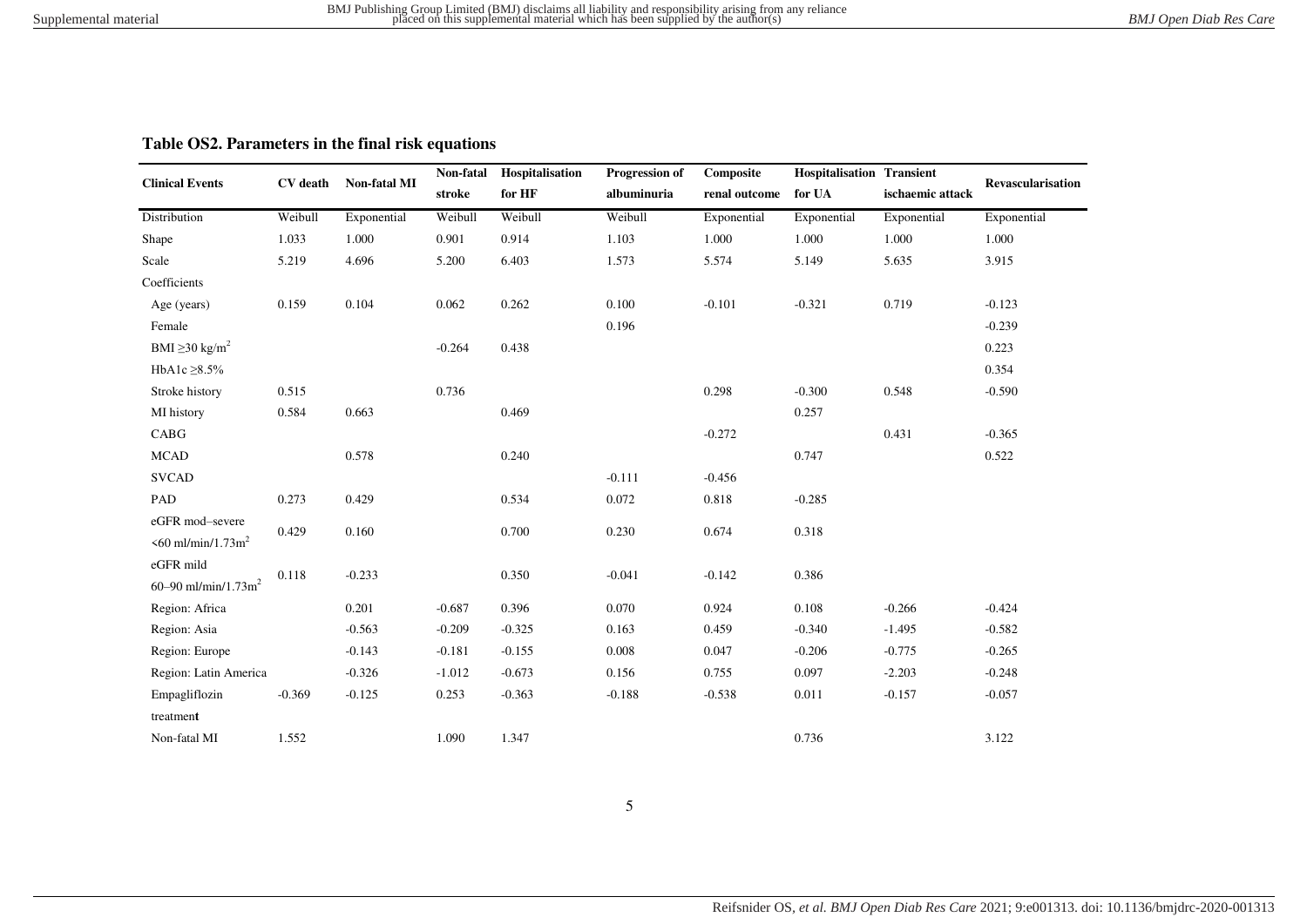| <b>Clinical Events</b> | <b>CV</b> death | <b>Non-fatal MI</b> | Non-fatal | Hospitalisation | Progression of | Composite     | <b>Hospitalisation Transient</b> |                  | <b>Revascularisation</b> |
|------------------------|-----------------|---------------------|-----------|-----------------|----------------|---------------|----------------------------------|------------------|--------------------------|
|                        |                 |                     | stroke    | for HF          | albuminuria    | renal outcome | for UA                           | ischaemic attack |                          |
| Non-fatal stroke       | 0.782           |                     |           |                 |                |               |                                  | 0.881            |                          |
| Hospitalisation for HF | 1.514           | 1.061               | 0.647     |                 |                |               |                                  |                  |                          |
| Progression of         | 0.921           | 0.241               | 0.352     | 0.972           |                | 1.248         | $-0.221$                         |                  |                          |
| albuminuria            |                 |                     |           |                 |                |               |                                  |                  |                          |
| Composite renal        |                 |                     |           | 1.660           | 0.519          |               |                                  |                  |                          |
| outcome                |                 |                     |           |                 |                |               |                                  |                  |                          |
| Hospitalisation for UA |                 | 0.650               |           | 0.670           |                |               |                                  |                  | 2.768                    |
| Transient ischaemic    | 1.053           |                     | 1.700     |                 |                |               |                                  |                  |                          |
| attack                 |                 |                     |           |                 |                |               |                                  |                  |                          |
| Revascularisation      | $-0.527$        |                     |           |                 |                |               | 0.871                            |                  |                          |

BMI, body mass index; CABG, coronary artery bypass graft; CV, cardiovascular; eGFR, estimated glomerular filtration rate; HbA1c, glycated haemoglobin; HF, heart failure; MCAD, multi-

vessel coronary artery disease; MI, myocardial infarction; PAD, peripheral artery disease; SVCAD, single vessel coronary artery disease; UA, unstable angina

6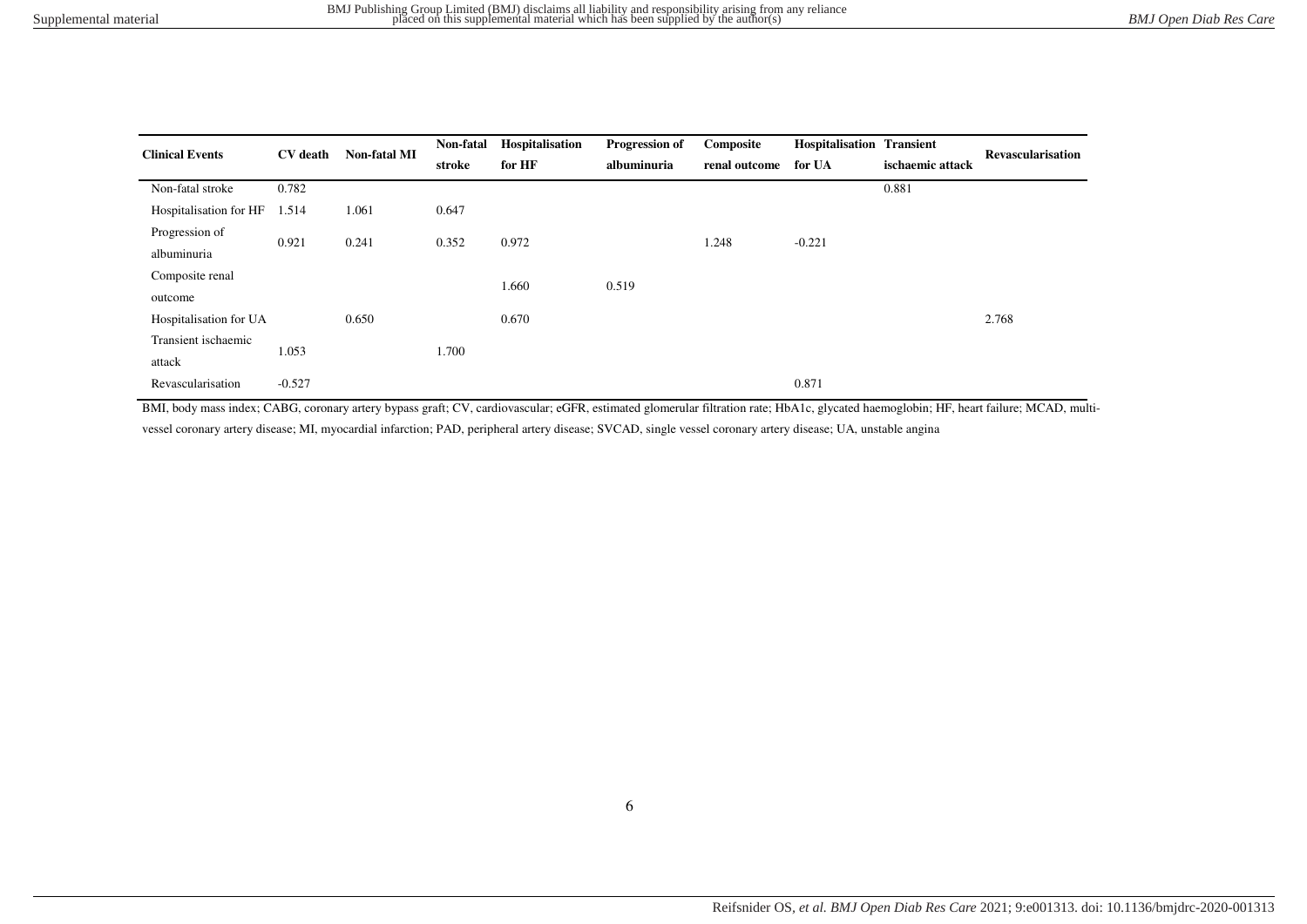## <span id="page-6-0"></span>**5. VALIDATION OF RISK EQUATIONS IN THE MODEL**

Overall, the absolute clinical event rates per 100 person-years and the HRs for empagliflozin versus standard of care estimated by the model are consistent with EMPA-REG OUTCOME trial results (i.e., predicted HRs fall within the 95% confidence intervals (CIs) for corresponding trial data; see Table OS3). The largest deviation was in the rate of revascularization, which showed a mean rate ratio that is slightly less favourable (but not statistically significant) to empagliflozin than the trial data; this implied that the model results were conservative in capturing the benefit of empagliflozin.

|                                        | <b>EMPA-REG OUTCOME</b> | Model*              |
|----------------------------------------|-------------------------|---------------------|
|                                        | Hazard ratio (95% CI)   | <b>Hazard</b> ratio |
| <b>Cardiovascular and renal events</b> |                         |                     |
| Cardiovascular death                   | $0.62(0.49-0.77)$       | 0.65                |
| Non-fatal myocardial infarction        | $0.87(0.70-1.09)$       | 0.88                |
| Non-fatal stroke                       | $1.24(0.92 - 1.67)$     | 1.38                |
| Hospitalisation for heart failure      | $0.65(0.50-0.85)$       | 0.66                |
| Progression of albuminuria             | $0.83(0.76-0.90)$       | 0.88                |
| Composite renal outcome                | $0.55(0.41 - 0.73)$     | 0.56                |
| Hospitalisation for unstable angina    | $0.99(0.74-1.34)$       | 1.01                |
| Transient ischemic attack              | $0.85(0.51-1.42)$       | 0.83                |
| Revascularisation                      | $0.86(0.72 - 1.04)$     | 0.95                |
| <b>Adverse events</b>                  |                         |                     |
| Genital mycotic infection              | 3.56 (NR-NR)            | 3.60                |
| Acute kidney injury                    | $0.50(0.32 - 0.80)$     | 0.56                |
|                                        |                         |                     |

## <span id="page-6-1"></span>**Table OS3. Validation of 3-year overall hazard ratios**

CI, confidence interval; NR, not reported.

\*A large number of patients (10,000) were simulated for the validation to obtain stable results over the short time horizon and given the relatively low rate of events.

# <span id="page-6-2"></span>**6. FEASIBILITY ASSESSMENT FOR INDIRECT TREATMENT COMPARISON**

The initial step for an indirect treatment comparison (ITC) is assessing the feasibility of quantitative synthesis. The feasibility assessment considers the available studies (in our case, EMPA-REG OUTCOME[,](#page-24-3)<sup>2</sup> CANVAS,<sup>3</sup> and DECLARE-TIMI 58<sup>4</sup>[\)](#page-24-4) and study characteristics that permit quantitative synthesis. Aspects of the study that require evaluation include, but are not limited to, the following elements.

Confounding factors in relation to patient populations/effect modifiers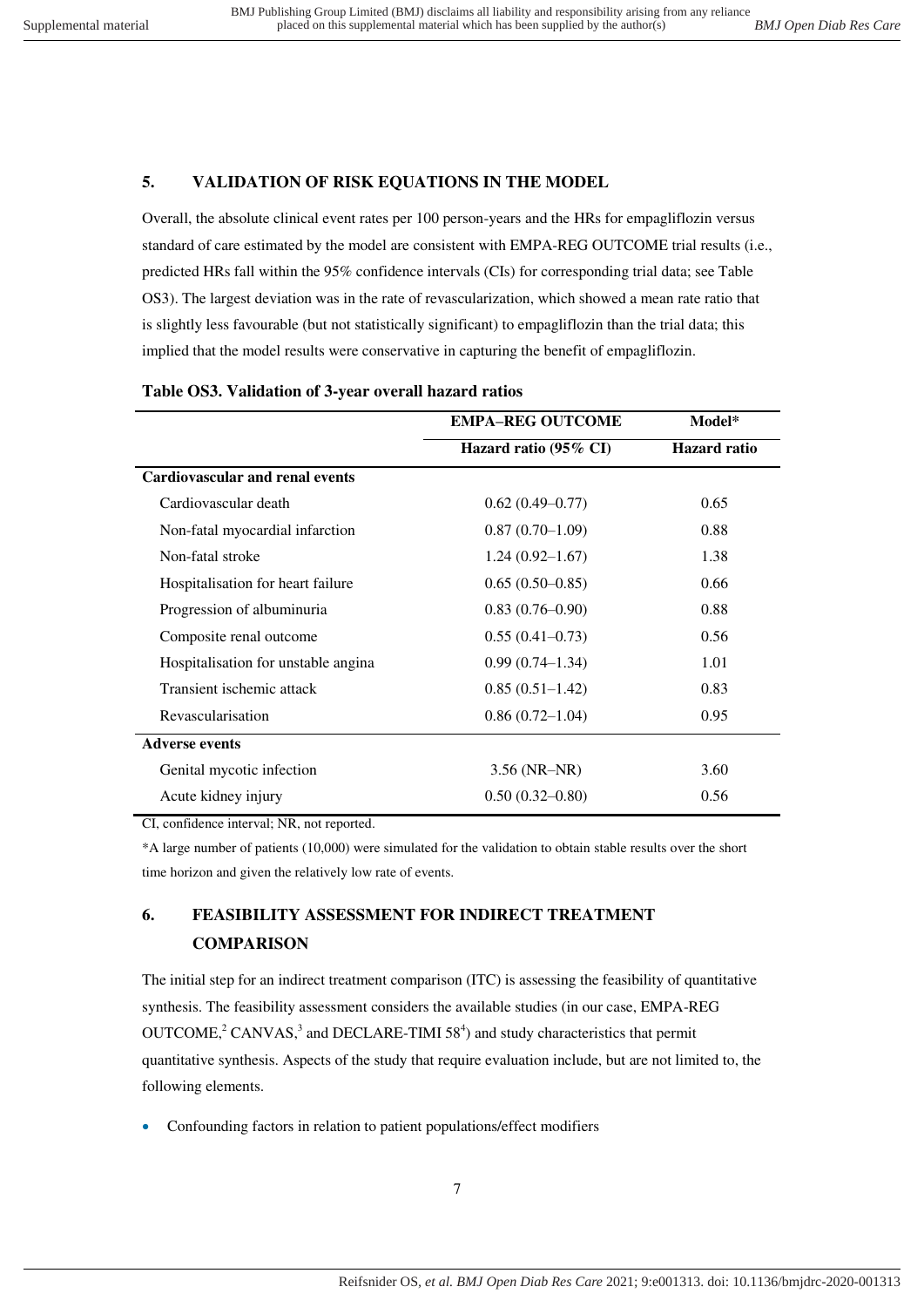Differences in the measurement and reporting of outcomes.

Then, recommendations are made regarding outcomes and whether stratification by populations or other variables is recommended.

#### *Population*

Study characteristics for the three CV outcome trials (CVOTs) are summarized in Table OS4. The EMPA-REG OUTCOME trial included adult patients with type 2 diabetes mellitus (T2DM) and established atherosclerotic CV disease (CVD). The CANVAS Program and DECLARE-TIMI 58 trial included adult patients with T2DM and either (a) established atherosclerotic CVD, or (b) no known CVD and CV risk factors. Definitions of established atherosclerotic CVD were similar across CVOTs. DECLARE-TIMI 58 considered history of only ischemic stroke, whereas EMPA-REG OUTCOME and the CANVAS Program considered ischemic and haemorrhagic stroke in its definition of preexisting CVD. Some differences were identified with regard to how each study defined the at-risk CV populations. All CVOTs included patients ≥18 years of age, while CANVAS was restricted to patients ≥30 years with a history of symptomatic atherosclerotic CVD or patients ≥50 years with more than two known risk factors for CVD, and DECLARE-TIMI 58 was restricted to patients ≥40 years with a history of symptomatic atherosclerotic CVD or patients  $\geq$ 55 (men) and  $\geq$ 60 (women) years with multiple risk factors for CVD. A minimum HbA1c of 6.5% was required for entry in all CVOTs. The EMPA-REG OUTCOME and CANAS Program permitted patients with a minimum HbA1c of 7%, with upper limit restrictions of 10% and 10.5%, respectively. DECLARE-TIMI 58 permitted patients with HbA1c values up to 12%. All CVOTs specified eGFR values as exclusion criteria. EMPA-REG OUTCOME and CANVAS excluded patients with eGFR  $\leq$ 30 ml/min/1.73m<sup>2</sup> and DECLARE-TIMI 58 excluded patients with eGFR  $\leq 60$  ml/min/1.73m<sup>2</sup>.

Table OS5 summarizes demographic and CV risk factors at baseline among patients in the included CVOTs. A lower proportion of patients in the CANVAS Program had a history of atherosclerotic CVD (65.6%) compared to EMPA-REG OUTCOME (100%). Otherwise, patient characteristics were well-balanced and comparable across these CVOTs. Overall, DECLARE-TIMI 58 enrolled a broader and healthier population than EMPA-REG OUTCOME, with 59.4% of patients with T2DM who were at risk but did not already have atherosclerotic CVD. Notably, baseline renal function was much worse in the EMPA-REG OUTCOME trial population versus the DECLARE-TIMI 58 trial subpopulation with baseline CVD (25.9% versus 9.2% eGFR  $\leq 60$  ml/min/1.73 m<sup>2</sup>). This is in part a result of the DECLARE-TIMI 58 trial design in which patients with creatinine clearance <60 ml/min/1.73m<sup>2</sup> were excluded. Baseline history of stroke was higher in the EMPA-REG OUTCOME trial population versus the DECLARE-TIMI 58 trial baseline CVD subpopulation (23.3% versus 16.0%; history of stroke was not reported for the overall DECLARE-TIMI 58 trial population). This may be in part to the fact that the EMPA-REG OUTCOME trial considered ischemic and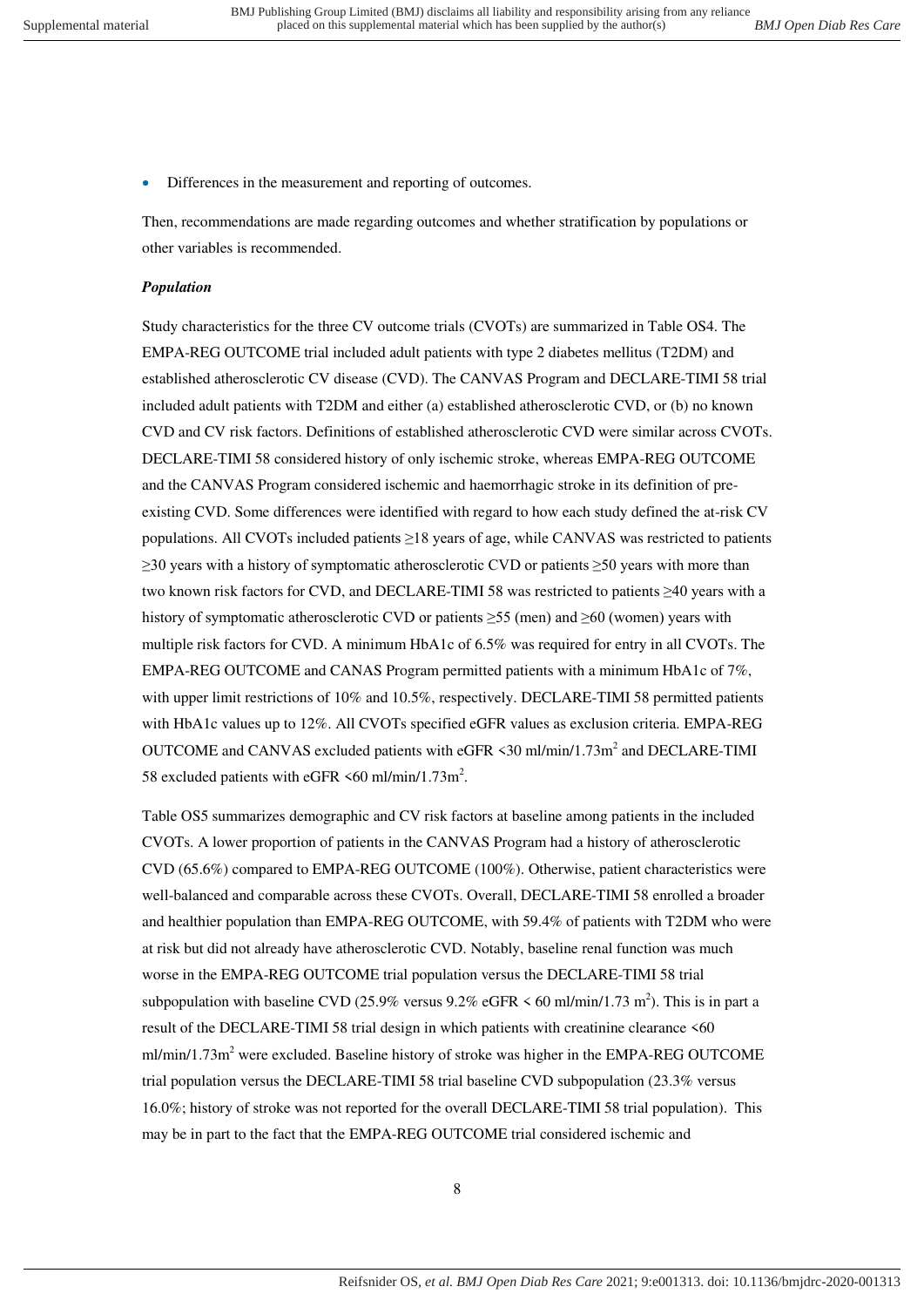haemorrhagic stroke whereas the DECLARE-TIMI 58 trial considered only ischemic stroke. Additional differences were noted in the baseline history of MI (46.4% versus 51.4%), congestive heart failure (10.1% versus 16.6%), PAD (20.8% versus 14.7%), and baseline treatment with betablockers (64.9% versus 72.7%) and lipid-lowering therapy (81.0% versus 86.9%).

To reduce the heterogeneity between the EMPA-REG OUTCOME trial and the CANVAS Program and DECLARE-TIMI 58 trial populations, subpopulation data for patients with established atherosclerotic CVD at baseline was used to inform the ITC.

#### *Outcomes*

CV and renal events included in this analysis were generally defined in a similar way across the CVOTs, with a few exceptions. However, these differences were not considered to preclude the feasibility of an ITC.

- CV death was reported for all three CVOTs, and the definitions were generally consistent.
- Hospitalization for heart failure (HF) was reported for all three CVOTs, and the definitions were generally consistent. EMPA-REG OUTCOME had more permissive criteria (ER visits with ≥12-hour length of stay) than DECLARE-TIMI 58 (hospital admissions with ≥24-hour length of stay).
- Non-fatal MI was reported similarly in the EMPA-REG OUTCOME trial and CANVAS Program. The MI outcome in DECLARE-TIMI 58 included fatal or non-fatal MI including silent MI. To best align MI outcomes, data for fatal or non-fatal MI excluding silent MI was used for empagliflozin in the ITC. We assumed that silent MI does not impact costs or quality of life as it is detected through biochemical analyses. The contribution of fatal MI events in DECLARE-TIMI 58 to the HR was assumed to be small, based on data from EMPA-REG OUTCOME which showed that 96% of MI events were non-fatal.
- Non-fatal stroke in the EMPA-REG OUTCOME trial and CANVAS Program were similar. The stroke outcome in DECLARE-TIMI 58 included fatal or non-fatal stroke. To match definitions, the ITC for dapagliflozin versus empagliflozin was based on fatal or non-fatal stroke in the absence of non-fatal data. The contribution of fatal stroke events in DECLARE-TIMI 58 to the HR was assumed to be small, based on data from EMPA-REG OUTCOME which showed that 87% of stroke events were non-fatal.
- The composite renal outcome was reported in the EMPA-REG OUTCOME trial (defined as the doubling of serum creatinine accompanied by eGFR  $\leq$ 45 ml/min/1.73m<sup>2</sup>, initiation of renal replacement therapy, or death from renal cause), CANVAS Program (defined as a sustained doubling in serum creatinine, end-stage kidney disease, or death from renal causes),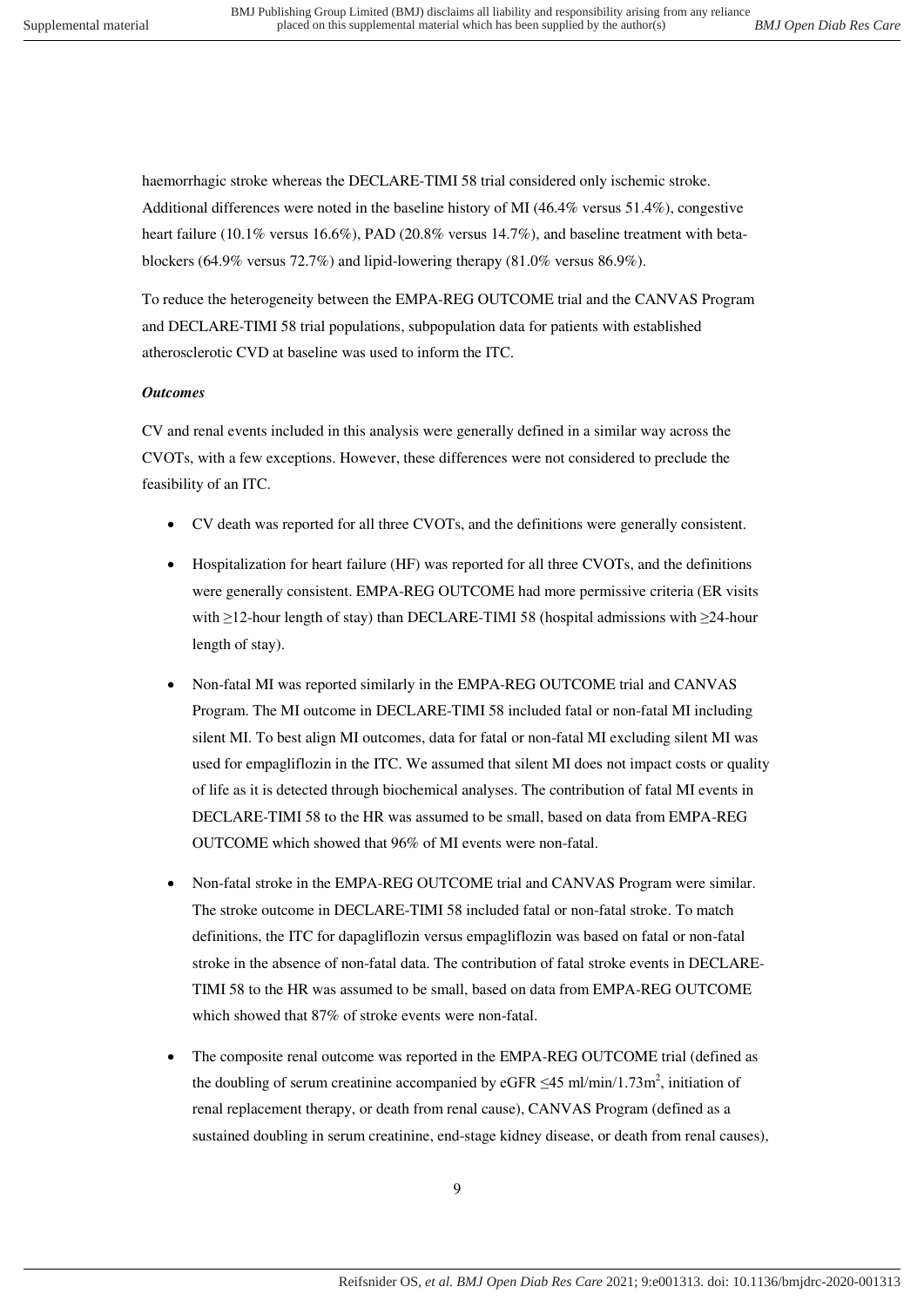and the DECLARE-TIMI 58 trial (defined as a  $\geq$ 40% decrease in eGFR to <60  $ml/min/1.73m<sup>2</sup>$ , end-stage renal disease, or death from renal cause).

 Progression of albuminuria estimated from EMPA-REG OUTCOME trial data and reported in the CANVAS Program were defined consistently. Published data on albuminuria progression from the DECLARE-TIMI 58 trial was not available.

Differences across the CVOTs with regards to inclusion criteria, baseline demographic and clinical characteristics, concomitant CV medications, history of CVD, and outcome definitions have been clearly presented to ensure that interpretation of the ITC findings is done so taking into consideration these differences. From a clinical and methodological perspective, ITC analyses were deemed feasible for all outcomes of interest for which data were reported by the trials.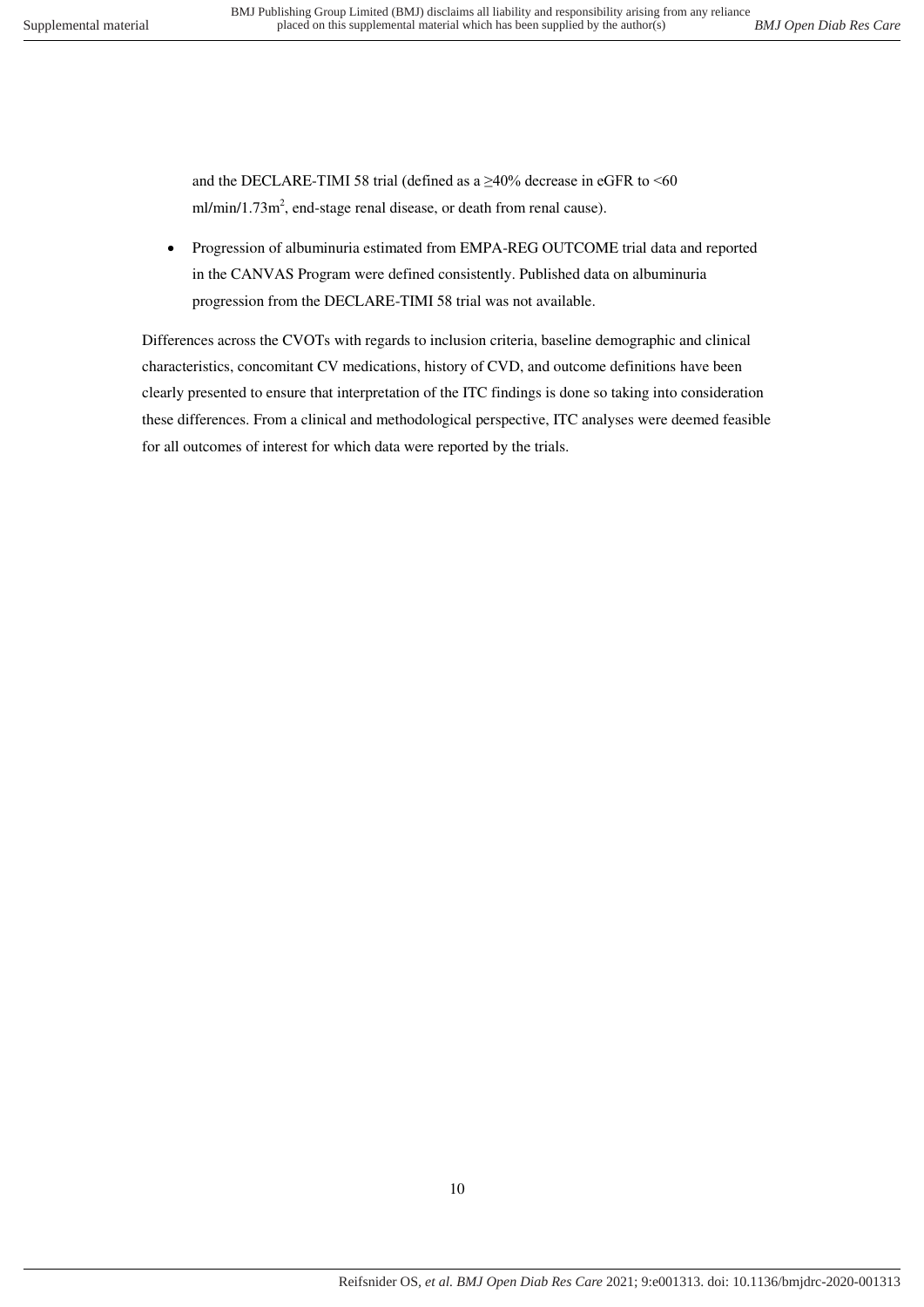**Table OS4. Criteria in trials assessed for inclusion in the ITC** 

<span id="page-10-0"></span>

| <b>Trial Name</b>    | <b>EMPA-REG OUTCOME</b>                             | <b>CANVAS Program</b>                      | <b>DECLARE-TIMI 58</b>                                             |
|----------------------|-----------------------------------------------------|--------------------------------------------|--------------------------------------------------------------------|
| <b>Definition of</b> | • Presence of $\geq 1$ of the following: history of | • Presence of $\geq 1$ of the following:   | • Presence of $\geq 1$ of the following: ischemic                  |
| <b>CVD</b>           | MI*; evidence of MCAD (50% stenosis in              | history of MI, stroke, hospitalization     | heart disease (MI, PCI, CABG, $\geq 50\%$                          |
|                      | $\geq$ 2 major coronary arteries or the left main   | for UA, coronary revascularization         | stenosis in $\geq$ 2 coronary artery territories                   |
|                      | artery), SVCAD (50% stenosis in $\geq 1$ main       | (CABG or PCI), peripheral                  | including the main vessel, a major branch,                         |
|                      | coronary artery and a positive stress test, or      | revascularization (angioplasty or          | or a bypass graft); cerebrovascular disease                        |
|                      | hospitalization for UA**), or UA* with              | surgery), symptomatic with document        | (history of stroke, carotid stenting or                            |
|                      | evidence of SVCAD/MCAD; history of                  | haemodynamically-significant carotid       | endarterectomy); PAD (peripheral arterial                          |
|                      | stroke; PAD (limb angioplasty, stenting, or         | or PAD, amputation secondary to            | intervention, stenting, or surgical                                |
|                      | bypass surgery; limb/foot amputation from           | vascular disease                           | revascularization; lower limb amputation                           |
|                      | circulatory insufficiency; evidence of              |                                            | resulting from peripheral arterial                                 |
|                      | peripheral artery stenosis in one limb; ABI         |                                            | obstructive disease; current symptoms of                           |
|                      | $< 0.9$ in $\geq 1$ ankle)                          |                                            | intermittent claudication and ABI <0.9                             |
|                      |                                                     |                                            | within 12 months)                                                  |
| Age and CV           | • $\geq$ 18 years old                               | • $\geq$ 20 years old with a history of    | $\bullet$ $\geq$ 40 years old for baseline CVD                     |
| <b>Risk</b>          |                                                     | symptomatic atherosclerotic CVD            | subpopulation                                                      |
|                      |                                                     | • $\geq 50$ years old with $\geq 2$ of the | $\geq$ 55 years old in men and $\geq$ 60 years old in<br>$\bullet$ |
|                      |                                                     | following risk factors for CVD:            | women for baseline multiple risk factor                            |
|                      |                                                     | diabetes duration $\geq 10$ years; SBP     | subpopulation                                                      |
|                      |                                                     | $>140$ mm Hg while receiving one or        |                                                                    |
|                      |                                                     | more antihypertensive agents; current      |                                                                    |
|                      |                                                     | smoking; microalbuminuria or               |                                                                    |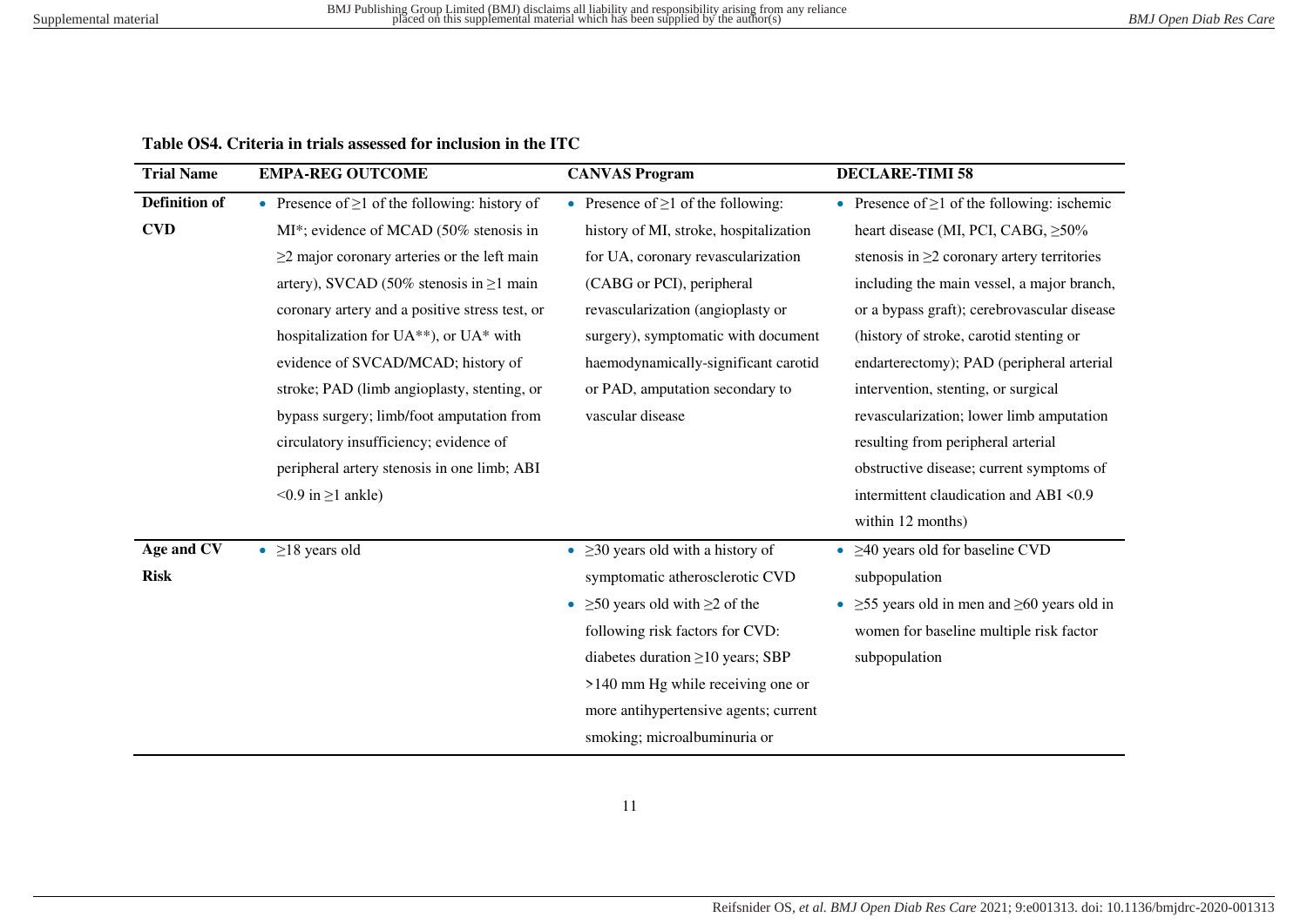| <b>Trial Name</b>  | <b>EMPA-REG OUTCOME</b>                             | <b>CANVAS Program</b>                    | <b>DECLARE-TIMI 58</b>                        |
|--------------------|-----------------------------------------------------|------------------------------------------|-----------------------------------------------|
|                    |                                                     | macroalbuminuria; or HDL-C level of      |                                               |
|                    |                                                     | $\leq$ 1 mmol per litre                  |                                               |
| <b>HbA1c Level</b> | • Had not received glucose-lowering agents          | • $\geq 7.0\%$ and $\leq 10.5\%$         | • $\geq 6.5\%$ and <12.0%, 6.5% to < 7.0%     |
|                    | for at least 12 weeks: $\geq$ 7.0% and $\leq$ 9.0%  |                                          | capped at $\sim$ 5% of study population       |
|                    | • Had received glucose-lowering therapy for         |                                          |                                               |
|                    | at least 12 weeks: $\geq 7.0\%$ and $\leq 10.0\%$ . |                                          |                                               |
| $e$ GFR            | • At entry: more than 30 ml per minute per          | • At entry: $>30$ ml per minute per 1.73 | Excluded patients with creatinine             |
|                    | 1.73 m2 of body surface area                        | m <sub>2</sub> of body surface area      | clearance $\leq 60$ ml per minute per 1.73 m2 |
|                    |                                                     |                                          | of body surface area                          |

ABI, ankle brachial index; CABG, coronary artery bypass graft; CVD, cardiovascular disease; eGFR, estimated glomerular filtration rate; HbA1c, glycated haemoglobin;

MCAD, multi-vessel coronary artery disease; MI, myocardial infarction; PAD, peripheral artery disease; PCI, percutaneous coronary intervention; SVCAD, single vessel coronary artery disease; UA, unstable angina.

\* ≥2 months prior to informed consent

\*\* ≤12 months prior to informed consent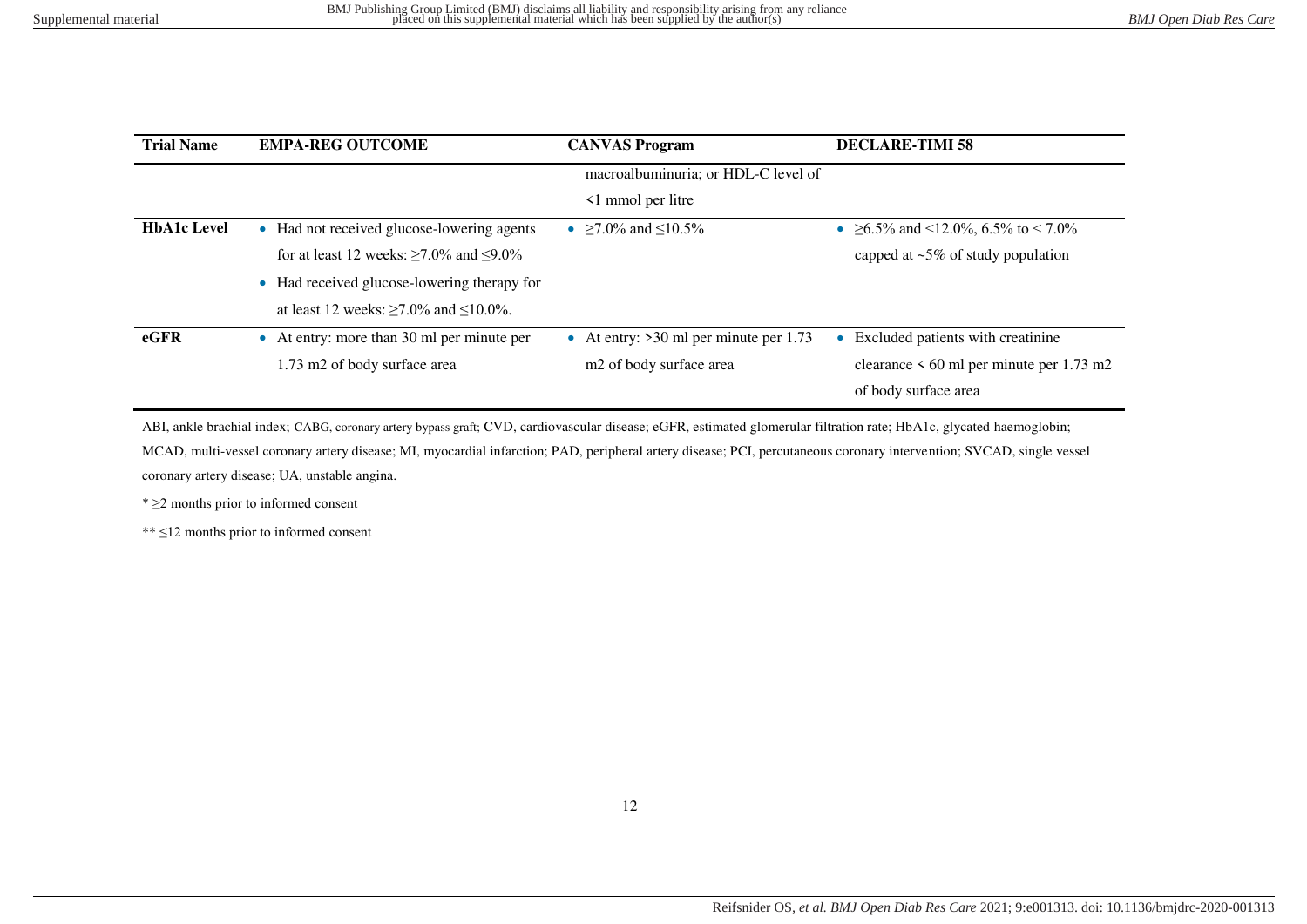| <b>Trial Name</b>                        | <b>EMPA-REG</b>     | <b>CANVAS Program,</b> | <b>CANVAS Program,</b>   | DECLARE-TIMI 58,      | DECLARE-TIMI 58,         |
|------------------------------------------|---------------------|------------------------|--------------------------|-----------------------|--------------------------|
|                                          | <b>OUTCOME, ITT</b> | <b>ITT Population</b>  | <b>CVD Subpopulation</b> | <b>ITT Population</b> | <b>CVD</b> subpopulation |
|                                          | Population          |                        |                          |                       |                          |
| Treatment                                | Empagliflozin       | Canagliflozin          | Canagliflozin            | Dapagliflozin         | Dapagliflozin            |
| Dose, once daily                         | 10mg, 25 mg         | 100 mg, 300 mg         | 100 mg, 300 mg           | $10 \text{ mg}$       | $10 \text{ mg}$          |
| Trial participants (N)                   | 7,020               | 10,142                 | 6,656                    | 17,160                | 6,974                    |
| Established CVD (%)                      | 100                 | 65.6                   | 100                      | 40.6                  | 100                      |
| Age, years, mean                         | 63.1                | 63.3                   | 63.6                     | 64                    | 62.6                     |
| Female sex $(\% )$                       | 28.5                | 35.8                   | 30.9                     | 37.4                  | 27.9                     |
| HbA1c, %, mean                           | 8.1                 | 8.2                    | 8.2                      | 8.3                   | 8.4                      |
| Body mass index, $kg/m^2$ ,              | 30.6                | 32                     | 31.8                     | 32.1                  | <b>NR</b>                |
| mean                                     |                     |                        |                          |                       |                          |
| Systolic blood pressure,                 | 135.5               | 136.6                  | 135                      | 135                   | 134.1                    |
| mmHg, mean                               |                     |                        |                          |                       |                          |
| eGFR, mL/min per $1.73$ m <sup>2</sup> , | 74.1                | 76.5                   | 75.5                     | 85.3                  | 84.7                     |
| mean                                     |                     |                        |                          |                       |                          |
| eGFR <60 mL/min per                      | 25.9                | 20.1                   | NR                       | $7.4\,$               | 9.2                      |
| $1.73m^2$ (%)                            |                     |                        |                          |                       |                          |
| History of PAD $(\% )$                   | 20.8                | <b>NR</b>              | <b>NR</b>                | 6.0                   | 14.7                     |
| History of MI $(\% )$                    | 46.4                | NR                     | 44.1                     | <b>NR</b>             | 51.4                     |
| History of stroke $(\% )$                | 23.3                | NR                     | 19.2                     | <b>NR</b>             | 16.0                     |
| History of HF $(\%)$                     | 10.1                | 14.4                   | 17.6                     | 10.0                  | 16.6                     |

 **Table OS5. Baseline patient characteristics in trials assessed for inclusion in the ITC**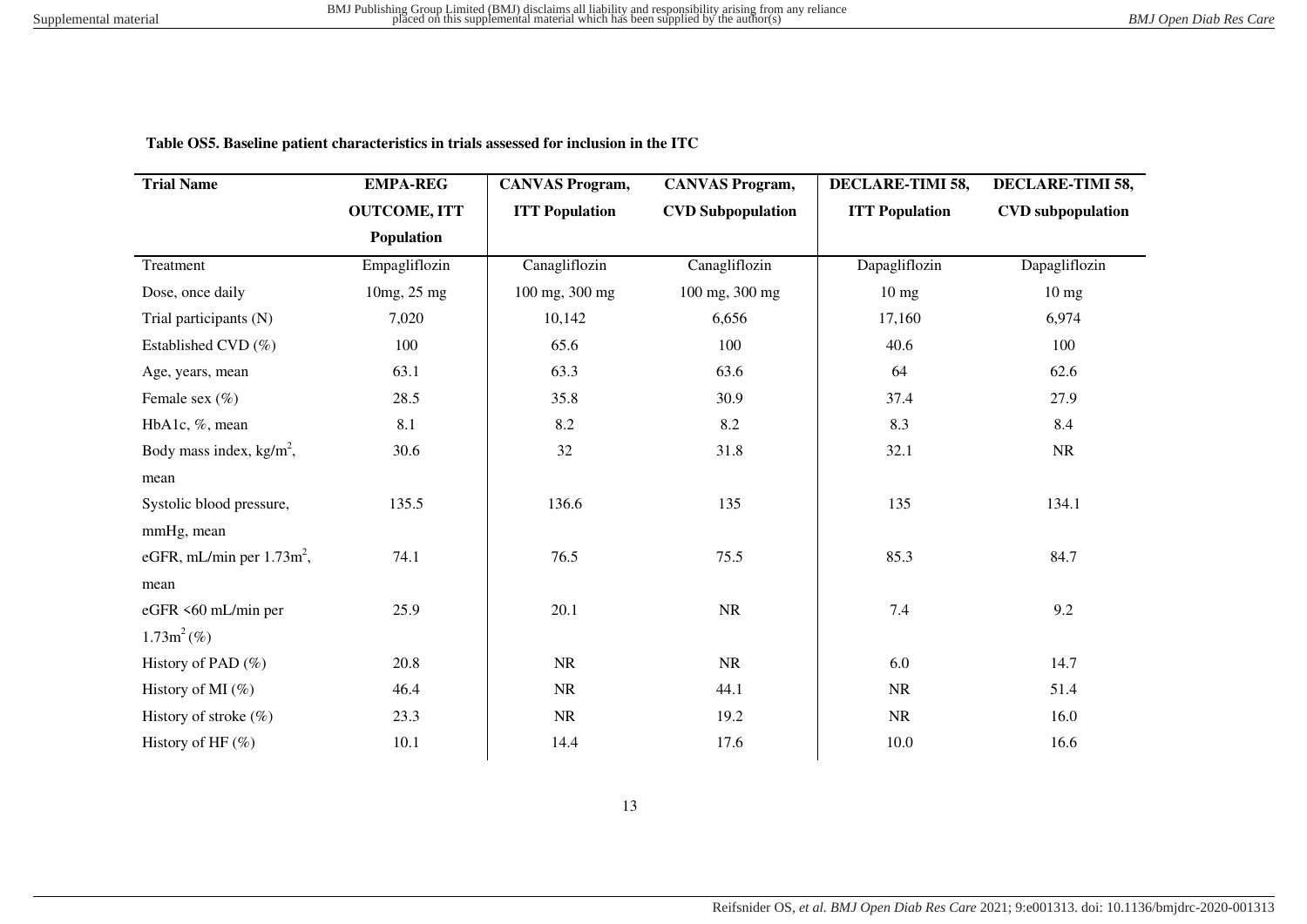| <b>Trial Name</b>             | <b>EMPA-REG</b>     | <b>CANVAS Program,</b> | <b>CANVAS Program,</b>   | DECLARE-TIMI 58,      | DECLARE-TIMI 58,         |
|-------------------------------|---------------------|------------------------|--------------------------|-----------------------|--------------------------|
|                               | <b>OUTCOME, ITT</b> | <b>ITT Population</b>  | <b>CVD Subpopulation</b> | <b>ITT Population</b> | <b>CVD</b> subpopulation |
|                               | <b>Population</b>   |                        |                          |                       |                          |
| Antiplatelet or               | 89.9                | 73.6                   | 86.6                     | 61.1                  | 91.1                     |
| Anticoagulant Therapy $(\%)$  |                     |                        |                          |                       |                          |
| Diuretics $(\% )$             | 43.2                | 44.3                   | 44.2                     | 40.6                  | 40.7                     |
| Beta-Blockers (%)             | 64.9                | 53.5                   | 64.2                     | 52.6                  | 72.7                     |
| <b>ACE-inhibitors or ARBs</b> | 80.7                | 80.0                   | 79.8                     | 81.3                  | 82.2                     |
| $(\%)$                        |                     |                        |                          |                       |                          |
| Lipid-Lowering Therapy        | 81.0                | 74.9                   | 81.1                     | 75.0                  | 86.9                     |
| $(\%)$                        |                     |                        |                          |                       |                          |

CVD, cardiovascular disease; eGFR, estimated glomerular filtration rate; HbA1c, glycated haemoglobin; ITC, indirect treatment comparison; NR, not reported; SD, standard deviation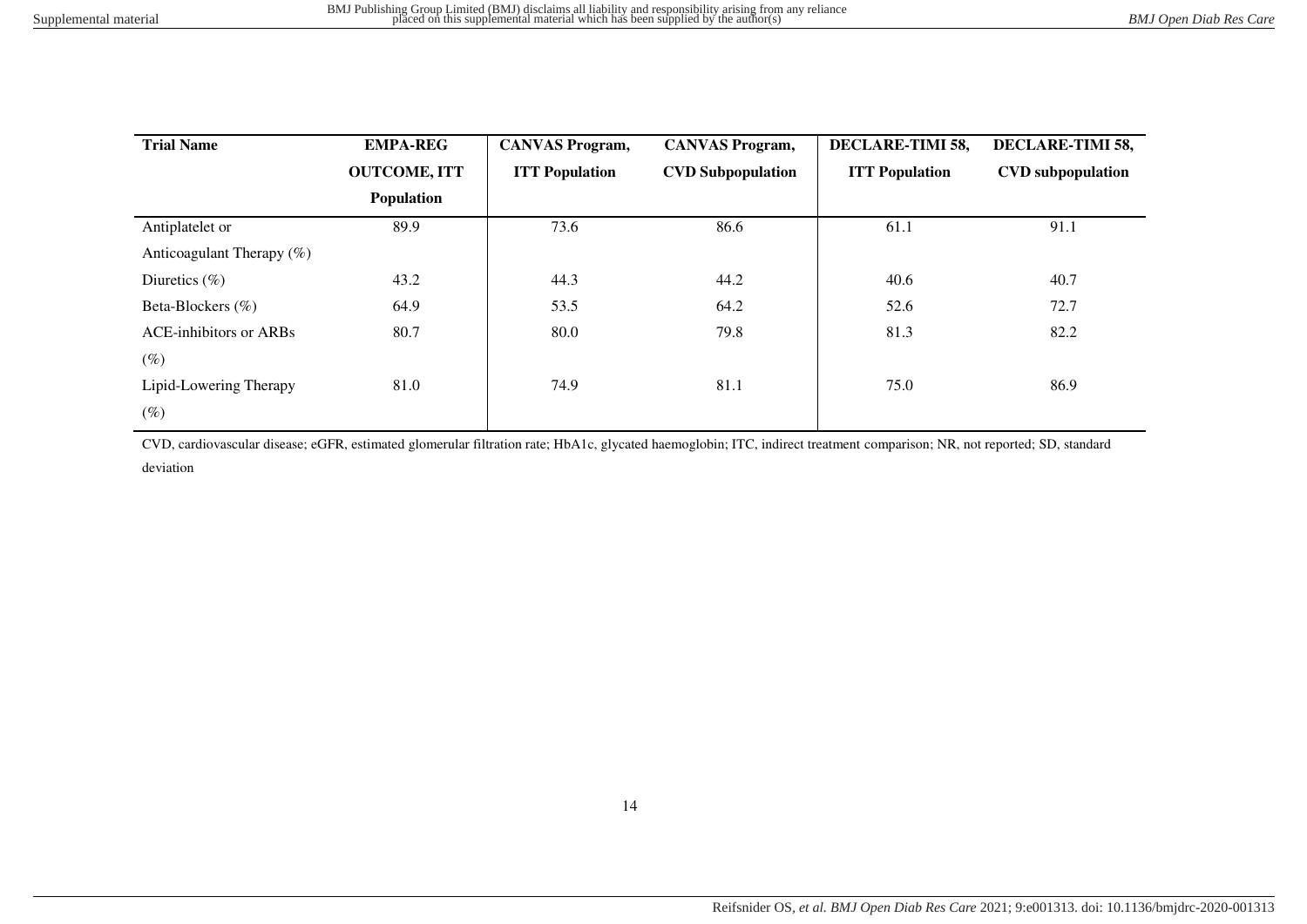## <span id="page-14-0"></span>**7. MODEL INPUTS**

#### **Table OS6. Utility inputs**

| <b>Event</b>                                               | <b>Utility</b>              | <b>Source</b>                                                                            |
|------------------------------------------------------------|-----------------------------|------------------------------------------------------------------------------------------|
|                                                            | Mean $(95\% \text{ CI})$    |                                                                                          |
| <b>Baseline Utility*</b>                                   | $0.792$ (SE: $0.002$ )      | Sullivan and Ghushchyan, 2016 <sup>5</sup>                                               |
| <b>CV and Renal Event Decrements (Duration: Permanent)</b> |                             |                                                                                          |
| Non-fatal MI                                               | $-0.029$ $(-0.036, -0.023)$ | Sullivan and Ghushchyan, 2016 <sup>5</sup>                                               |
| Non-fatal stroke                                           | $-0.037 (-0.048, -0.026)$   | Sullivan and Ghushchyan, 2016 <sup>5</sup>                                               |
| Hospitalization for UA                                     | $-0.029$ $(-0.036, -0.023)$ | Assumption: equivalent to non-fatal MI                                                   |
| Hospitalization for HF                                     | $-0.036$ $(-0.047, -0.024)$ | Sullivan and Ghushchyan, 2016 <sup>5</sup>                                               |
| Progression of albuminuria                                 | $-0.024$ $(-0.040, -0.008)$ | Sullivan and Ghushchyan, 2016 <sup>5</sup>                                               |
| Composite renal outcome                                    | $-0.047$ $(-0.089, -0.005)$ | Grandy et al., 2012 <sup>6**</sup>                                                       |
| Transient ischemic attack                                  | $-0.049$ $(-0.088, -0.011)$ | Sullivan and Ghushchyan, 2016 <sup>5</sup>                                               |
| Revascularization                                          | $-0.030$ $(-0.036, -0.024)$ | Lindgren et al., $2007^7$ ^                                                              |
| AE Decrements (Duration: 1 year)                           |                             |                                                                                          |
| Genital mycotic infection                                  | $-0.024$ $(-0.034, -0.014)$ | Sullivan and Ghushchyan, 2016 <sup>5</sup>                                               |
| Acute kidney injury                                        | $-0.024$ $(-0.040, -0.008)$ | Sullivan and Ghushchyan, 2016 <sup>5</sup>                                               |
| Lower limb amputation                                      | $-0.051$ $(-0.108, 0.005)$  | Sullivan and Ghushchyan, 2016 <sup>5</sup>                                               |
| Bone fracture                                              | $-0.039$ $(-0.050, -0.029)$ | Sullivan and Ghushchyan, 2016 <sup>5</sup>                                               |
| Major hypoglycaemic event                                  | $-0.005$ $(-0.006, -0.004)$ | NICE 2011 <sup>8</sup> ^                                                                 |
|                                                            |                             | Adjustment for Overlapping Utility Impacts of Multiple Events (Added to Utility Score as |
| Applicable)                                                |                             |                                                                                          |
| $\overline{2}$ concurrent events                           | 0.010(0.002, 0.018)         | Sullivan and Ghushchyan, 2016 <sup>5</sup>                                               |
| 3 concurrent events                                        | 0.023(0.009, 0.038)         | Sullivan and Ghushchyan, 2016 <sup>5</sup>                                               |
| 4 concurrent events                                        | 0.037(0.016, 0.058)         | Sullivan and Ghushchyan, 2016 <sup>5</sup>                                               |
| 5 or more concurrent events                                | 0.041(0.013, 0.069)         | Sullivan and Ghushchyan, 2016 <sup>5</sup>                                               |

AE, adverse event; CI, confidence interval; CV, cardiovascular; HF, heart failure; MI, myocardial infarction; N, number; SD, standard deviation; SE, standard error; UA, unstable angina.

\* The baseline utility value is based on analyses of 20,705 patients with diabetes and valid EQ-5D scores in the 2000-2011 Medical Expenditure Panel Survey data; about 56% had at least one diabetes-related chronic condition.

\*\* 95% CI derived from reported  $SD = 0.164$  and  $N = 58$ .

 $\triangle$  95% CI assumed to be +/-20% of the mean.

^^ Based on MedDRA preferred terms.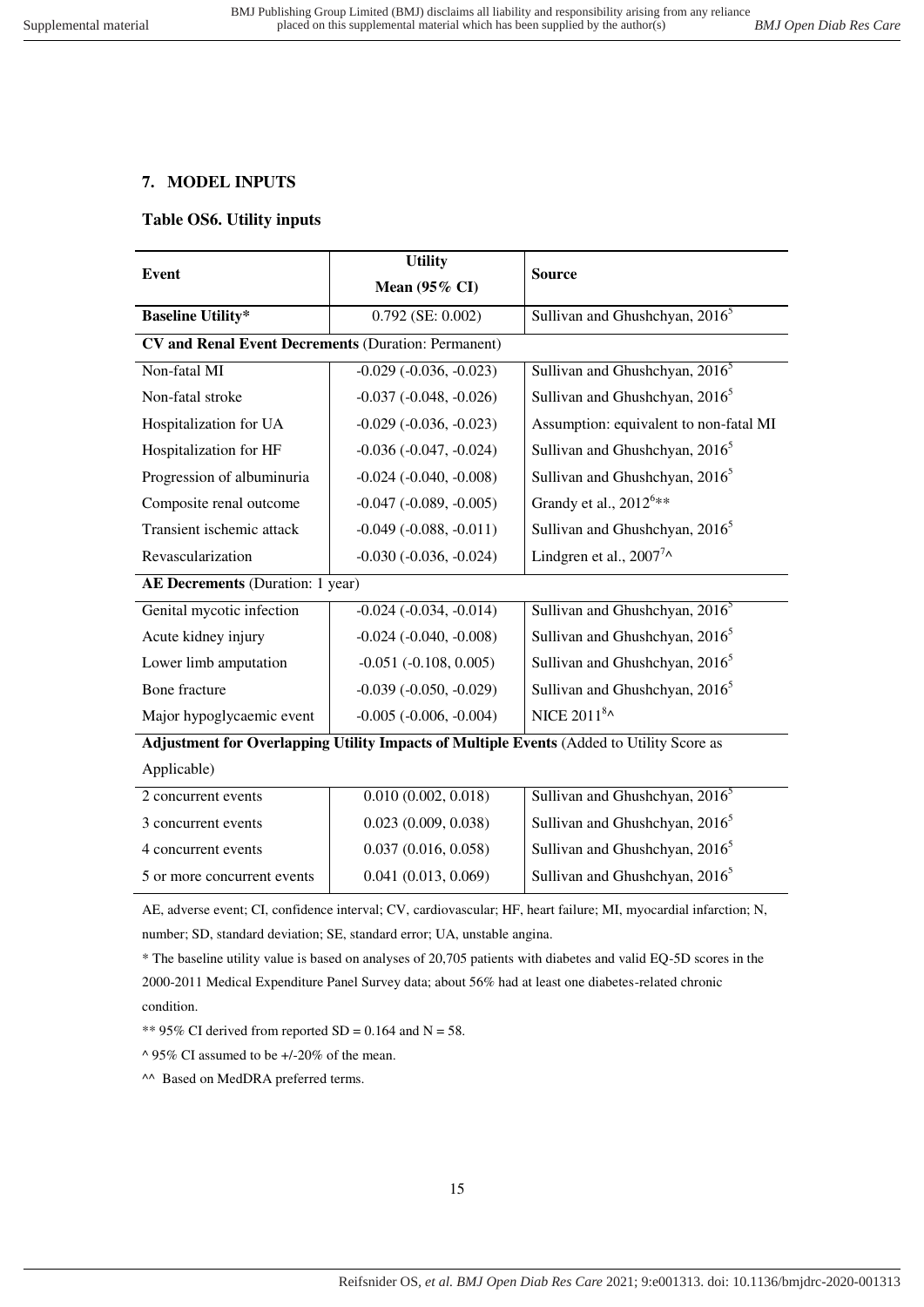Inpatient costs for CV and renal events were retrieved from the Healthcare Cost and Utilization Project (HCUP) where possible[,](#page-24-9)<sup>9</sup> using relevant Internal Classification of Disease, Tenth Revision (ICD-10) diagnostic codes for each event; other costs were retrieved from published literature.<sup>[10,](#page-24-10) [11](#page-25-0)</sup> CV and renal events indirectly imposed long-term costs by increasing the risk of future costly events. For example, while patients who have experienced a non-fatal MI have higher lifetime healthcare costs, some of that cost represented the increased rate of CV events in these patients. Because the model explicitly accounted for the event cost of those future CV events, an accurate computation of the increase in cost of care must exclude costs directly associated with future events. Because empagliflozin reduced the total rate of most events, excluding long-term costs was a conservative approach (e.g., underestimating the cost benefit of empagliflozin).

All patients treated for LLA, bone fracture, and major hypoglycaemic event were assumed to receive inpatient care. The percentage of patients treated for GMI and AKI in an outpatient (17%) or inpatient hospitalisation (3%) setting was obtained from published data  $^{12}$ ; other patients were managed by selftreatment (80%) and were assumed to incur no costs.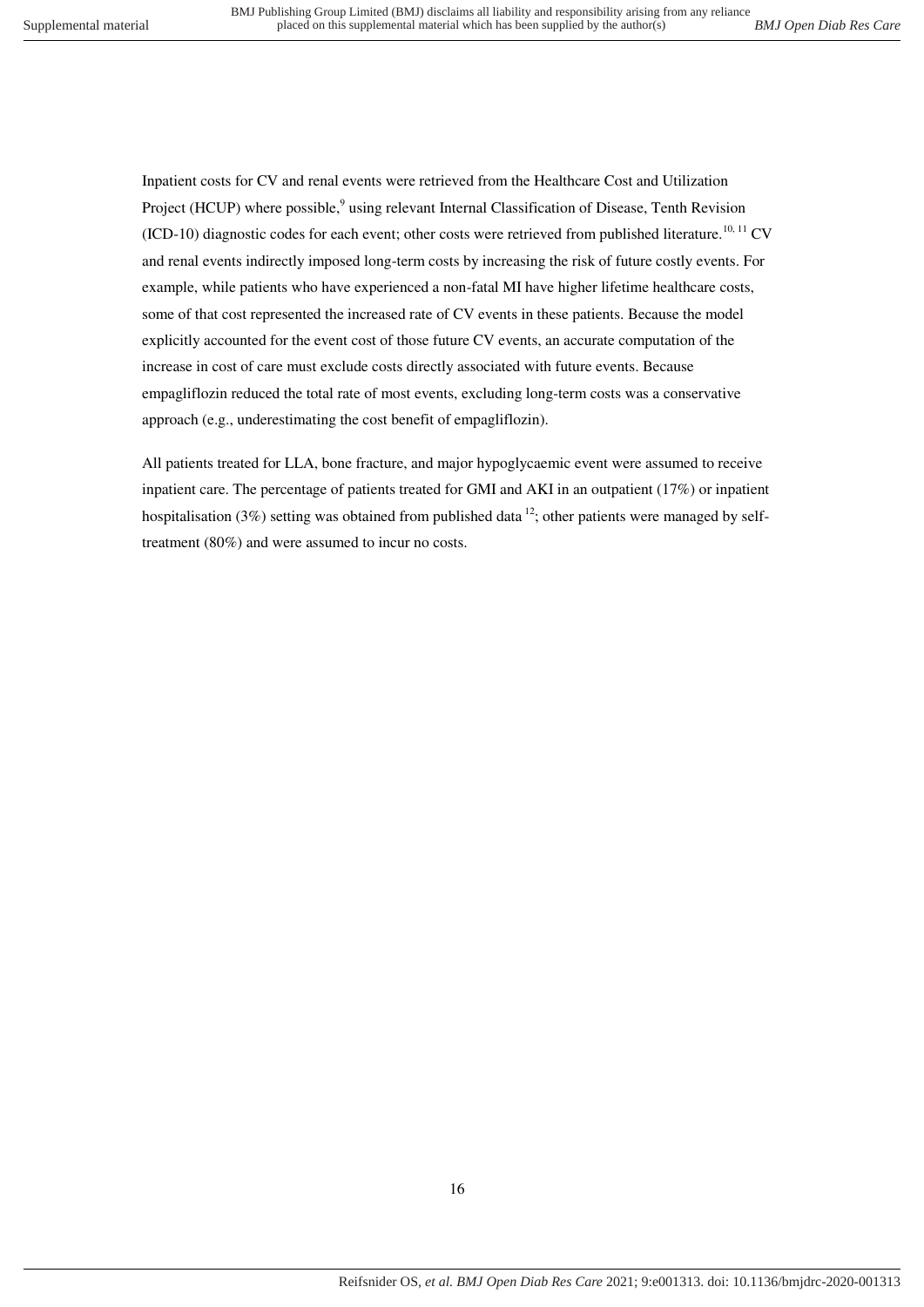## **Table OS7. Cost inputs (2020 USD)**

<span id="page-16-0"></span>

|                                                                           | <b>Medicare</b> | Commercial | Overall                 | <b>Sources and medical codes</b>                                   |
|---------------------------------------------------------------------------|-----------------|------------|-------------------------|--------------------------------------------------------------------|
|                                                                           |                 |            | population <sup>^</sup> |                                                                    |
| Drug acquisition: monthly cost to payer                                   |                 |            |                         |                                                                    |
| Rebate (all SGLT-2 inhibitors)                                            | 53%             | 50%        | 51%                     | Assumption                                                         |
| Co-pay (all SGLT-2 inhibitors)                                            | \$35            | \$35       | \$35                    | UBA $2016^{13}$                                                    |
| Empagliflozin 10 or 25 mg: monthly WAC                                    | \$529.68        | \$529.68   | \$529.68                | REDBOOK 2020 $14\gamma\lambda$                                     |
| Canagliflozin 100 or 300 mg: monthly WAC                                  | \$525.73        | \$525.73   | \$525.73                | REDBOOK 2020 $14\text{A}$                                          |
| Dapagliflozin 10 mg: monthly WAC                                          | \$514.22        | \$514.22   | \$514.22                | REDBOOK 2020 <sup>14</sup> $\sim$                                  |
| CV or renal events: cost per episode for inpatient treatment <sup>†</sup> |                 |            |                         |                                                                    |
| CV death                                                                  | \$40,703        | \$40,703   | \$40,703                | Shetty et al., $2016^{10}$                                         |
| Non-fatal MI                                                              | \$22,542        | \$24,191   | \$23,456                | HCUPnet 2016, <sup>9</sup> ICD-10: I21.xx                          |
| Non-fatal stroke                                                          | \$13,082        | \$14,954   | \$14,120                | HCUPnet 2016, <sup>9</sup> ICD-10: I63.30, I63.40, I63.50, I66.09, |
|                                                                           |                 |            |                         | 166.19, 166.29, 166.9                                              |
| Hospitalisation for HF                                                    | \$9,187         | \$12,229   | \$10,874                | HCUPnet 2016, <sup>9</sup> ICD-10: I50.9                           |
| Progression of albuminuria                                                | \$4,648         | \$4,553    | \$4,595                 | HCUPnet 2016, <sup>9</sup> ICD-10: R80.9                           |
| Composite renal outcome*                                                  | \$7,840         | \$7,815    | \$7,826                 | Calculated; weights: EMPA-REG OUTCOME                              |
| 40% reduction in eGFR (85%)                                               | \$7,306         | \$7,306    | \$7,306                 | HCUPnet 2016, <sup>9</sup> ICD-10: R94.4                           |
| $RRT(14\%)$                                                               | \$9,497         | \$9,317    | \$9,397                 | HCUPnet 2016, <sup>9</sup> ICD-10: N17.9                           |
| Renal death (2%)                                                          | \$22,265        | \$22,265   | \$22,265                | <b>USRDS</b> 2018 <sup>11</sup>                                    |
| Hospitalisation for UA                                                    | \$8,522         | \$8,167    | \$8,325                 | HCUPnet 2016, <sup>9</sup> ICD-10: I20.0                           |
| Transient ischemic attack                                                 | \$7,675         | \$7,570    | \$7,617                 | HCUPnet 2016, <sup>9</sup> ICD-10: G45.9                           |
| Revascularization                                                         | \$49,454        | \$45,104   | \$47,042                | HCUPnet 2016, <sup>9</sup> ICD-10: 021.0xxx                        |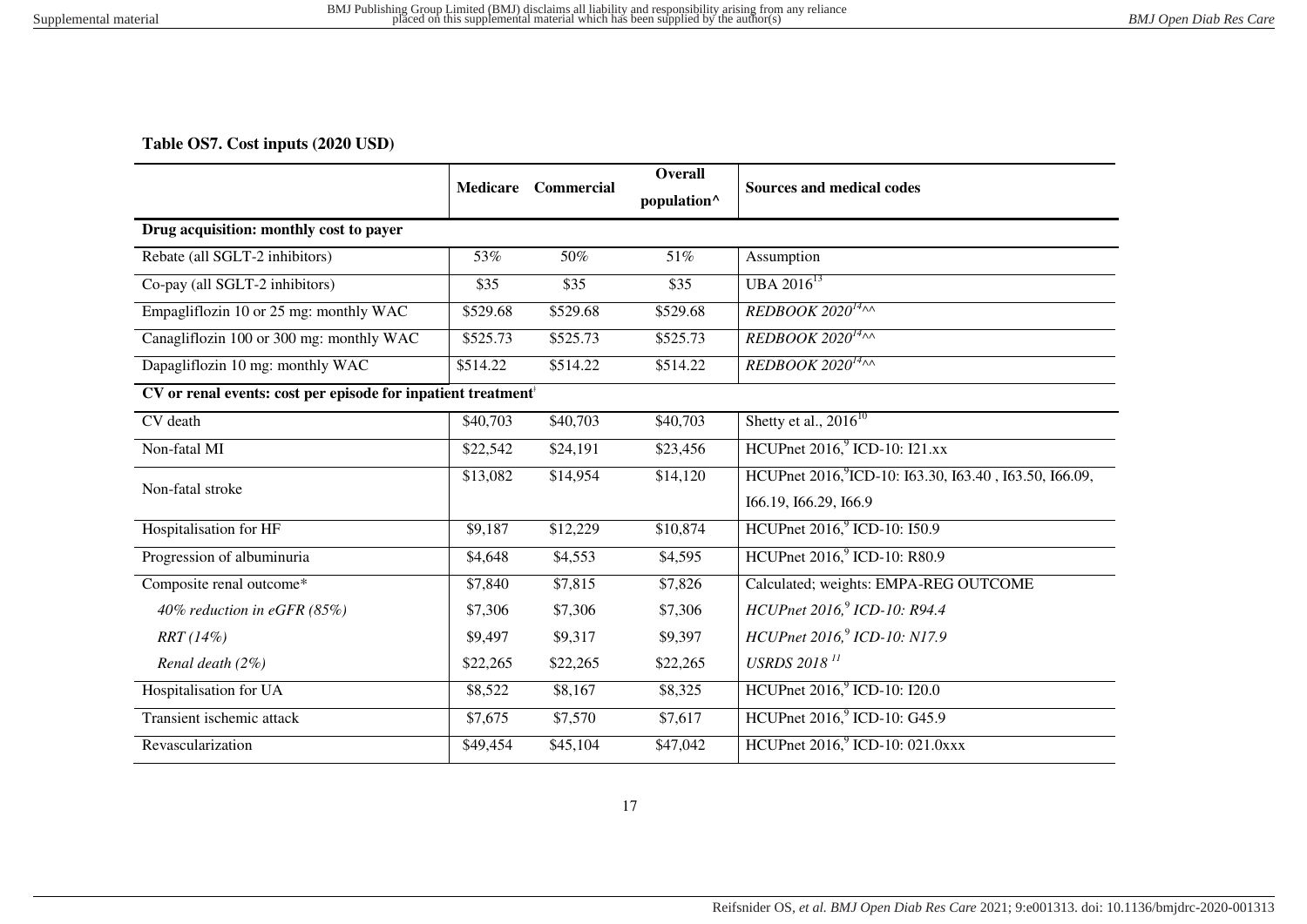|                                  | <b>Medicare</b> | <b>Commercial</b> | <b>Overall</b><br>population <sup>^</sup> | <b>Sources and medical codes</b>                                 |
|----------------------------------|-----------------|-------------------|-------------------------------------------|------------------------------------------------------------------|
| Non-CV death                     | \$0             | \$0               | \$0                                       | Assumption                                                       |
| Adverse events: cost per episode |                 |                   |                                           |                                                                  |
| Genital mycotic infection*       | \$558           | \$520             | \$537                                     | Calculated; weights: Li, et al., $2013^{12}$                     |
| Treated outpatient (17%)         | \$76            | \$138             | \$111                                     | CMS 2020, <sup>15</sup> CPT: 99213; InHealth 2020 <sup>16</sup>  |
| Treated inpatient $(3\%)$        | \$18,158        | \$16,544          | \$17,263                                  | HCUPnet 2016, <sup>9</sup> ICD-10: N48.29, N49.8, N77.1          |
| Self-treated (80%)               | \$0             | \$0               | \$0                                       | Assumption                                                       |
| Acute kidney injury*#            | \$232           | \$243             | \$238                                     | Calculated; weights: assumption                                  |
| Treated outpatient (17%)         | \$76            | \$138             | \$111                                     | CMS 2020 <sup>15</sup> , CPT: 99213, InHealth 2020 <sup>16</sup> |
| Treated inpatient $(3\%)$        | \$7,306         | \$7,306           | \$7,306                                   | HCUPnet 2016, <sup>9</sup> ICD-10: R94.4                         |
| Self-treated (80%)               | \$0             | \$0               | \$0                                       | Assumption                                                       |
| Lower limb amputation**          | \$23,779        | \$22,659          | \$23,158                                  | ICD-10: $0Y6.xxxx$                                               |
| Bone fracture**                  | \$23,885        | \$31,112          | \$27,893                                  | <b>ICD-10: M84.5xx</b>                                           |
| Major hypoglycaemic event**      | \$15,502        | \$26,369          | \$21,529                                  | ICD-10: E11.641                                                  |

CV, cardiovascular; HF, heart failure; MI, myocardial infarction; PSA, probabilistic sensitivity analyses; RRT, renal replacement therapy; SGLT-2, sodium-glucose co-

transporter-2; T2DM, type 2 diabetes mellitus; UA, unstable angina; USD, United States dollar.

\* Cost input is calculated as an average of multiple components, weighted by the specified percentage for each.

\*\* Assumption: 100% of events are treated in the inpatient setting.

^ Calculated as the weighted cost of Medicare and Commercial costs, with weights based on the proportion of the EMPA-REG OUTCOME population that were aged 65

years and older (45%) or aged less than 65 years (55%) at baseline in the trial.

 $\triangle$  Daily costs are the same across package sizes and tablet strengths. Monthly cost assumes (365/12) = 30.4 days per month.

ǂ Management of CV and renal events was assumed to occur in an inpatient setting.

ǂǂ Based on MedDRA preferred terms.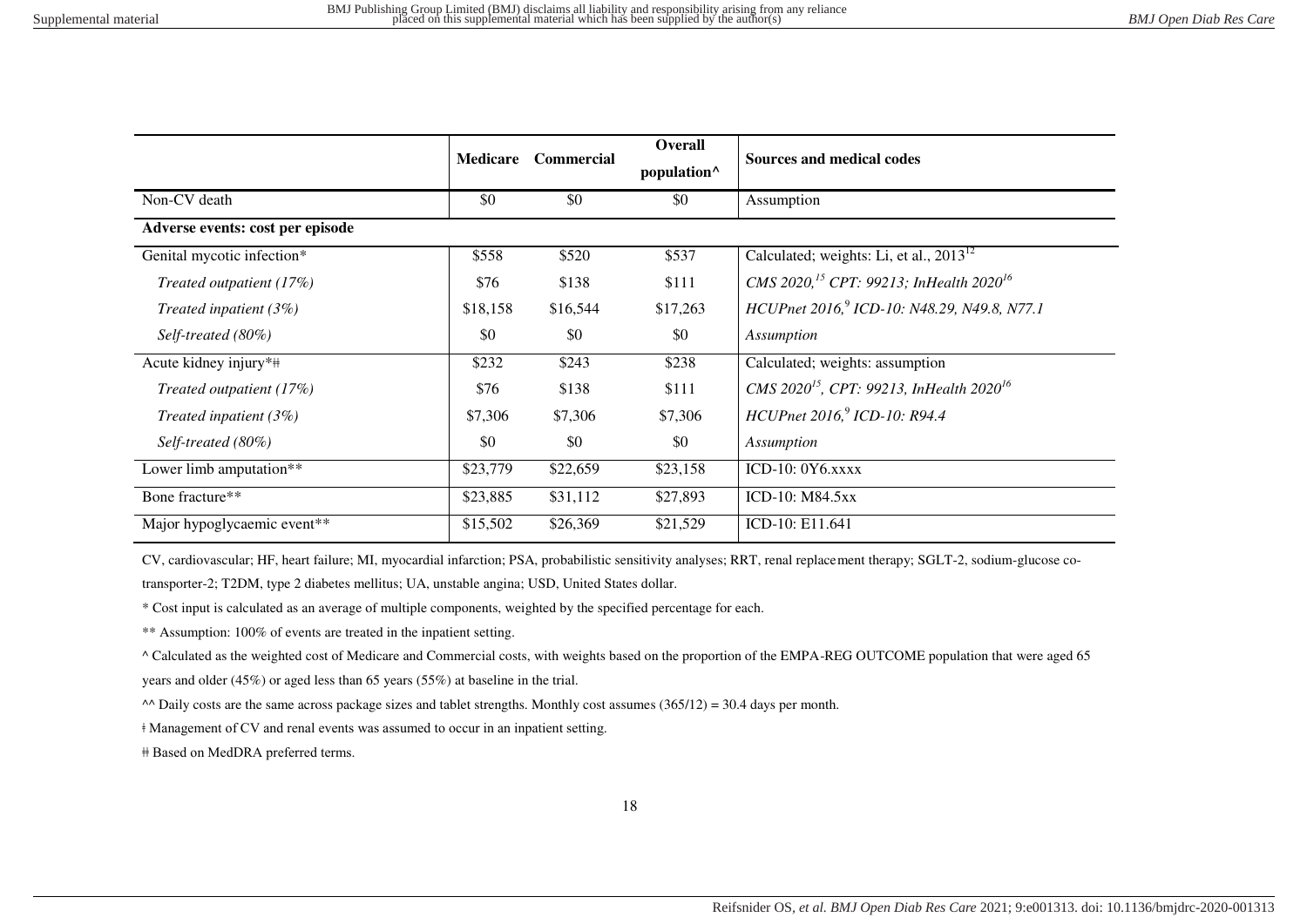Costs were inflated from prior years, where applicable, using the medical component of the US consumer price index.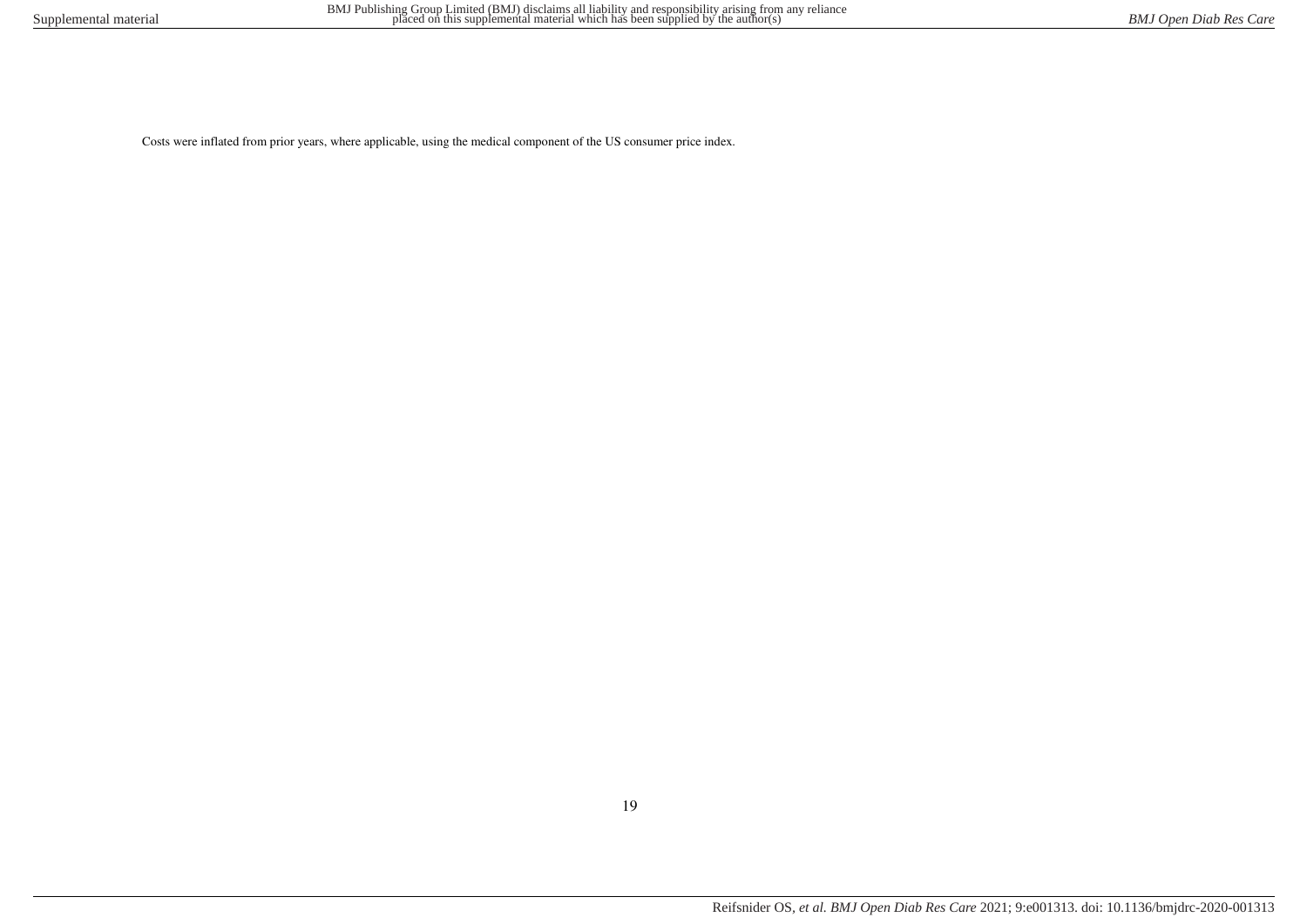### **Table OS8. PSA distributions**

| Parameter                                  | <b>PSA Inputs</b>            | <b>Distribution</b> | <b>Source</b>                              |
|--------------------------------------------|------------------------------|---------------------|--------------------------------------------|
| <b>Clinical</b>                            |                              |                     |                                            |
| $Empagliflozin$ and $SoC$                  |                              |                     |                                            |
| CV and renal event rates per 100 PY        | Variance-covariance matrices | Cholesky            | <b>EMPA-REG OUTCOME</b>                    |
| Percent experiencing AEs                   | Sample size in trial         | Beta                | <b>EMPA-REG OUTCOME</b>                    |
| Canagliflozin and dapagliflozin            |                              |                     |                                            |
| CV and renal events: HRs vs. empagliflozin | 95% CI                       | Lognormal           | $ITC**$                                    |
| AEs: HRs vs. empagliflozin*                | 95% CI                       | Lognormal           | $ITC**$                                    |
| <b>Costs</b>                               |                              |                     |                                            |
| Drug acquisition costs                     | Not varied                   |                     |                                            |
| Copays and rebates                         | Not varied                   |                     |                                            |
| All event management costs                 | SE                           | Gamma               | Assumption: $SE = 10\%^{\wedge}$           |
| <b>Utilities</b>                           |                              |                     |                                            |
| Utility at baseline                        | <b>SE</b>                    | Beta                | Sullivan and Ghushchyan, $2016^{5} \wedge$ |
| All event decrements                       | 95% CI                       | Gamma               | Sullivan and Ghushchyan, $2016^{5} \sim$   |
| Adjustments for multiple concurrent events | 95% CI                       | Beta                | Sullivan and Ghushchyan, $2016^{5} \sim$   |

<span id="page-19-0"></span>AE, adverse event; CI, confidence interval; CV, cardiovascular; ITC, indirect treatment comparison; SE, standard error.

\*Applied to calculated rates per 100 PY for empagliflozin.

\*\* Refer to Figure 2 in the main article for 95% CIs.

^ Refer to Table OS6 for mean values used to estimate the SE.

^^ Refer to Table OS7 for 95% CIs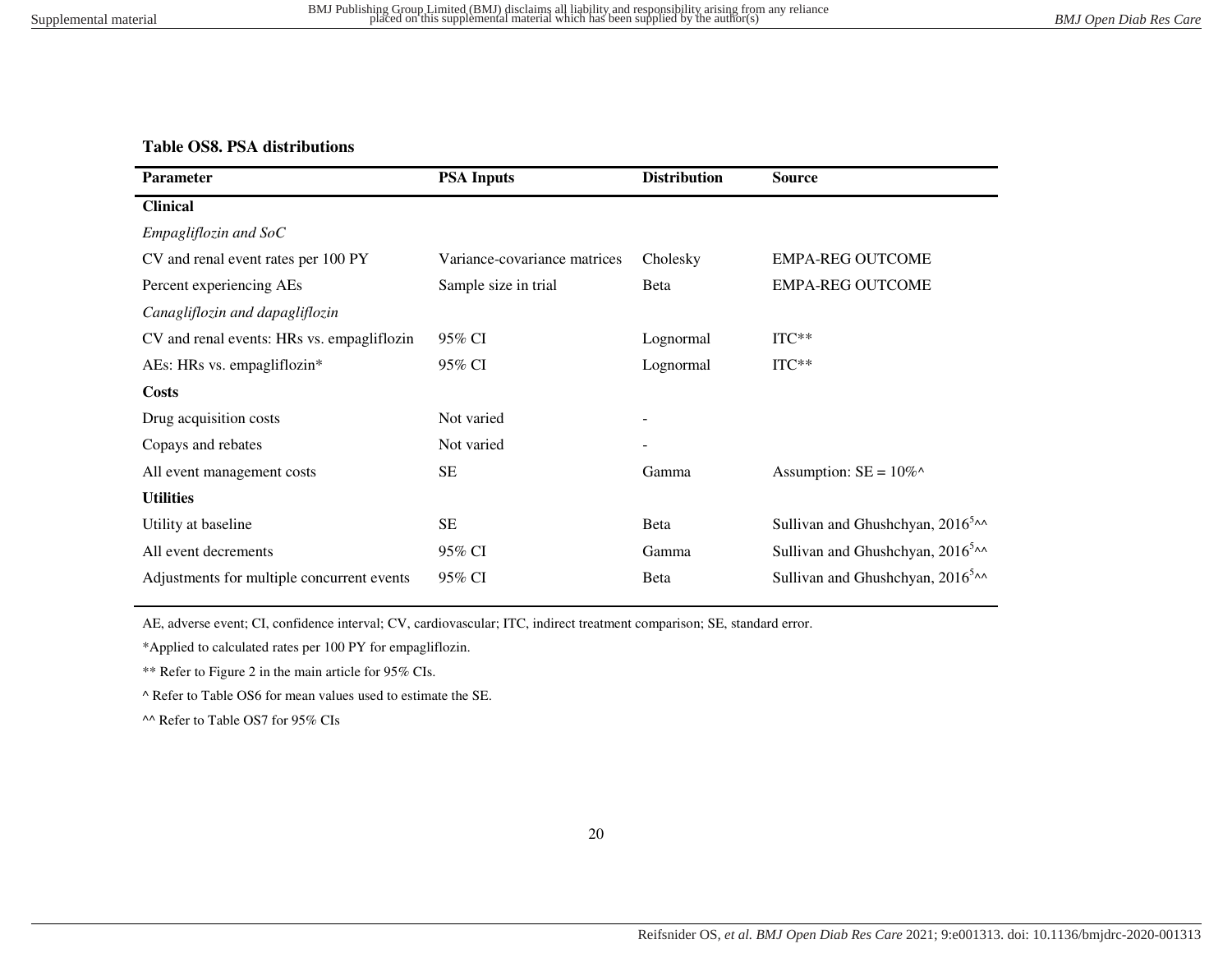## **8. DETAILED BASE CASE RESULTS**

### **Table OS9. Detailed base case results over a lifetime horizon**

<span id="page-20-1"></span><span id="page-20-0"></span>

|                                             | Empagliflozin vs.<br>Canagliflozin |                          | Empagliflozin vs.<br>Dapagliflozin |                          | Empagliflozin vs.<br><b>SoC</b> |                          |
|---------------------------------------------|------------------------------------|--------------------------|------------------------------------|--------------------------|---------------------------------|--------------------------|
|                                             |                                    |                          |                                    |                          |                                 |                          |
|                                             | Empagliflozin                      | Canagliflozin            | Empagliflozin                      | Dapagliflozin            | Empagliflozin                   | SoC                      |
| CV and renal event rates per 100 PY         |                                    |                          |                                    |                          |                                 |                          |
| CV death                                    | 3.35                               | 3.91                     | 1.62                               | 2.21                     | 3.15                            | 4.43                     |
| Non-fatal MI                                | 1.95                               | 1.74                     | 1.66                               | 1.63                     | 2.02                            | 2.36                     |
| Non-fatal stroke                            | 1.20                               | 0.82                     | 0.99                               | 0.75                     | 1.26                            | 1.02                     |
| Hospitalisation for HF                      | 1.74                               | 1.69                     | 0.78                               | 0.86                     | 1.84                            | 2.85                     |
| Progression of albuminuria                  | 6.03                               | 6.18                     | $\overline{\phantom{a}}$           |                          | 5.91                            | 6.77                     |
| Composite renal outcome                     | 1.18                               | 1.20                     | 0.51                               | 0.49                     | 1.16                            | 1.80                     |
| Hospitalisation for UA                      | $\blacksquare$                     | $\blacksquare$           | $\blacksquare$                     | $\overline{\phantom{a}}$ | 1.17                            | 1.13                     |
| Transient ischemic attack                   |                                    | $\overline{\phantom{a}}$ |                                    | $\overline{\phantom{a}}$ | 0.25                            | 0.30                     |
| Revascularization                           |                                    |                          |                                    |                          | 2.52                            | 2.72                     |
| Non-CV death                                | 3.72                               | 3.59                     | 4.31                               | 4.14                     | 3.78                            | 3.46                     |
| AE rates per 100 PY                         |                                    |                          |                                    |                          |                                 |                          |
| Genital mycotic infection                   | 1.73                               | 1.80                     | 1.68                               | 3.14                     | 1.71                            | 0.55                     |
| Acute kidney injury                         | 0.32                               | 0.46                     | 0.32                               | 0.43                     | 0.31                            | 0.54                     |
| Lower limb amputation                       | 0.61                               | 1.16                     | $\overline{\phantom{a}}$           |                          | $\overline{\phantom{a}}$        |                          |
| Bone fracture                               | 1.19                               | 1.48                     | $\overline{\phantom{a}}$           | $\overline{\phantom{a}}$ | $\overline{\phantom{a}}$        | $\blacksquare$           |
| Major hypoglycaemic event                   | $\overline{a}$                     | $\overline{\phantom{a}}$ | 0.40                               | 0.32                     | ÷                               | $\overline{\phantom{a}}$ |
| <b>Undiscounted life expectancy (years)</b> | 14.14                              | 13.34                    | 16.85                              | 15.77                    | 14.44                           | 12.67                    |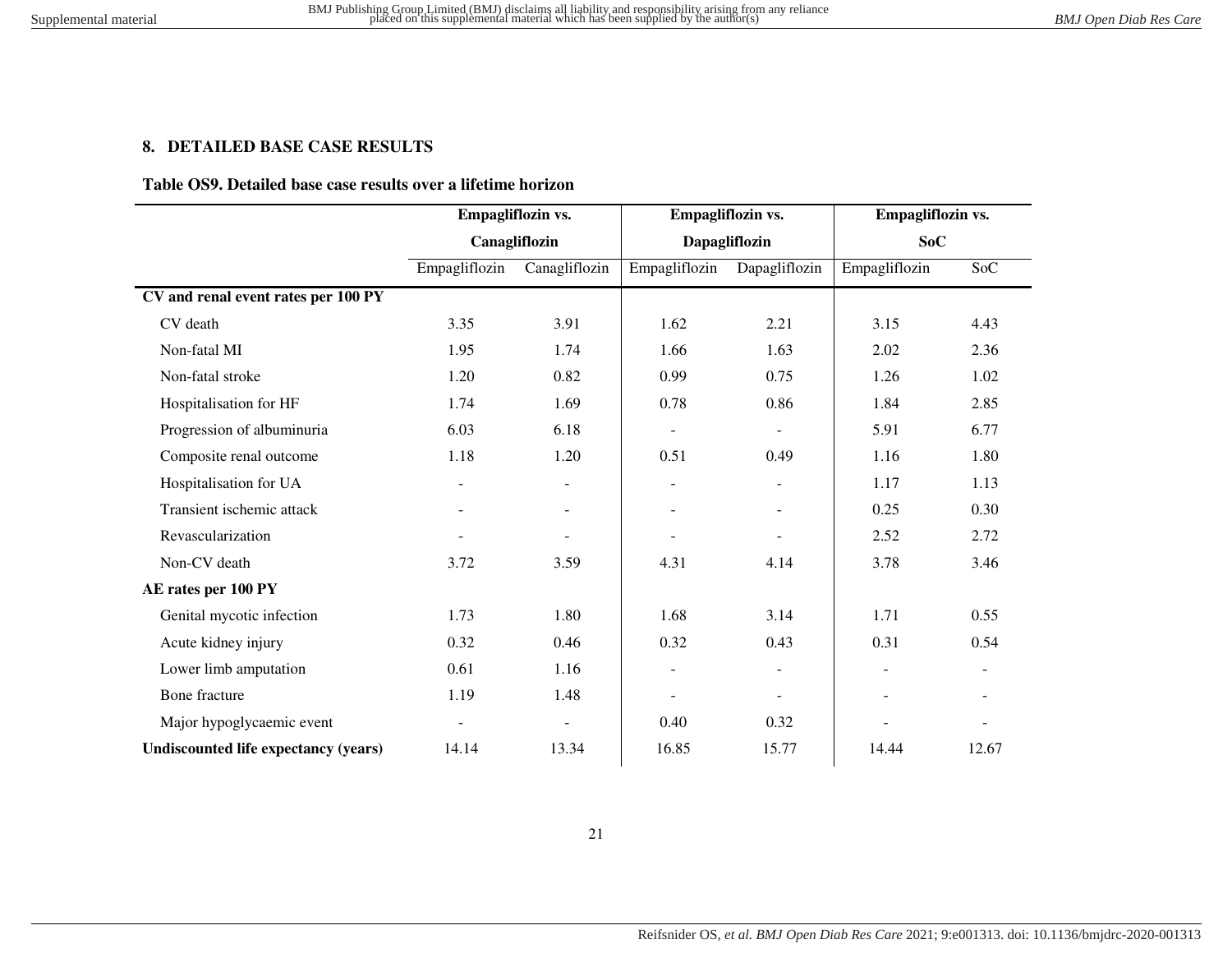|                                    | Empagliflozin vs.<br>Canagliflozin |               | Empagliflozin vs.<br>Dapagliflozin |               | Empagliflozin vs.<br>SoC |          |
|------------------------------------|------------------------------------|---------------|------------------------------------|---------------|--------------------------|----------|
|                                    |                                    |               |                                    |               |                          |          |
|                                    | Empagliflozin                      | Canagliflozin | Empagliflozin                      | Dapagliflozin | Empagliflozin            | SoC      |
| Discounted QALY*                   | 8.23                               | 7.85          | 9.62                               | 9.12          | 8.30                     | 7.47     |
| Discounted costs*                  |                                    |               |                                    |               |                          |          |
| Drug acquisition cost, \$          | \$31,047                           | \$29,371      | \$35,494                           | \$32,577      | \$31,539                 | \$0      |
| CV/renal event management cost, \$ | \$26,722                           | \$26,710      | \$15,663                           | \$17,221      | \$41,372                 | \$45,442 |
| AE management costs, \$            | \$5,350                            | \$7,343       | \$1,178                            | \$1,021       | \$112                    | \$42     |
| Total cost, \$                     | \$63,118                           | \$63,424      | \$52,336                           | \$50,819      | \$73,023                 | \$45,484 |

AE, adverse event; CV, cardiovascular; HF, heart failure; ICER, incremental cost-effectiveness ratio; LY, life year; MI, myocardial infarction; PY, patient-year; QALY, quality-adjusted life year.

\* Incremental costs and QALYs are displayed versus empagliflozin.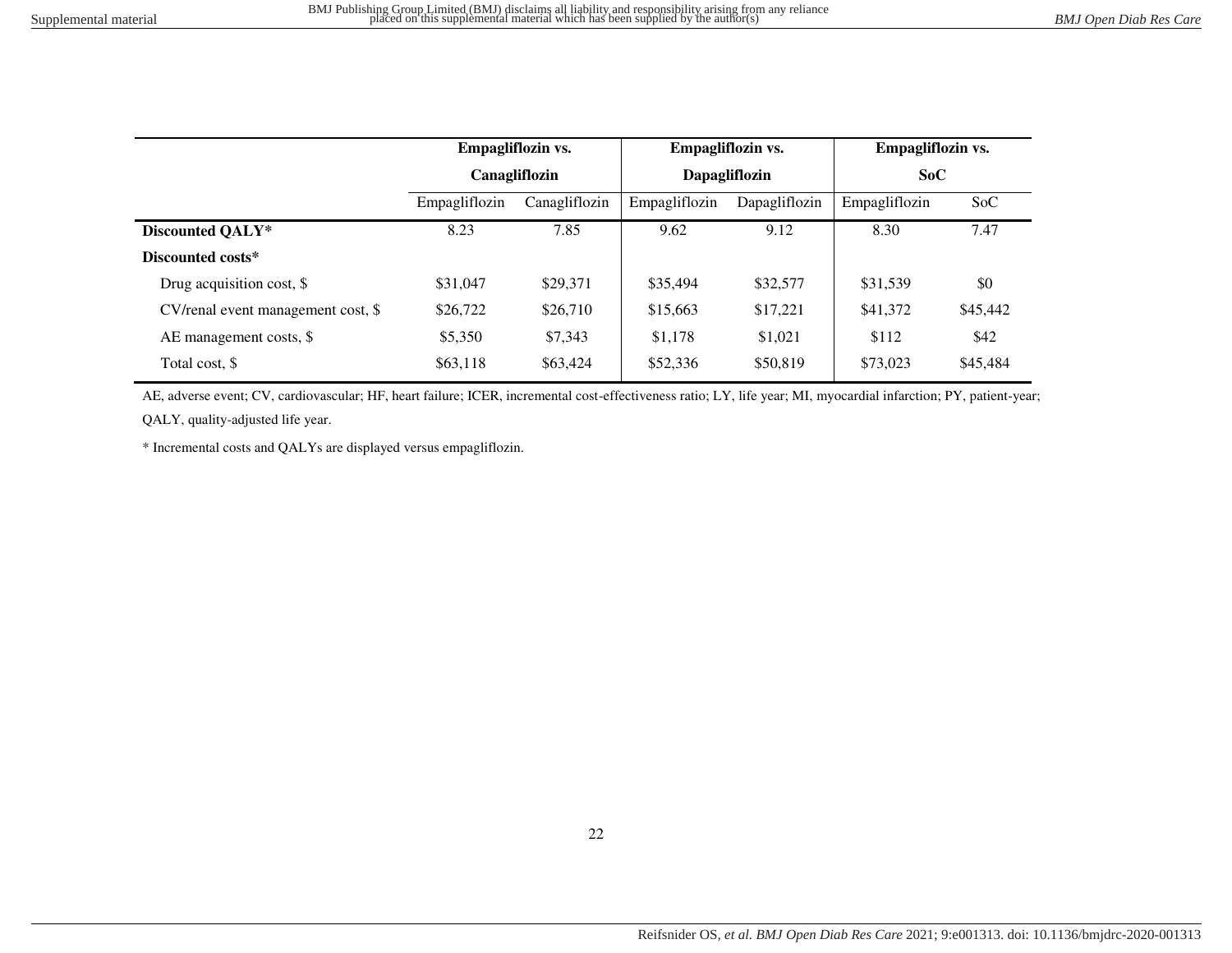## **9. PROBABILISTIC SENSITIVITY ANALYSIS RESULTS**

## <span id="page-22-0"></span>**Figure OS1. Scatterplots of incremental QALY versus incremental cost**

<span id="page-22-1"></span>



## **B. Incremental QALY versus incremental cost: Empagliflozin versus SGLT-2 therapies**



QALY, quality-adjusted life year; SoC, standard of care; SGLT-2, sodium-glucose co-transporter-2.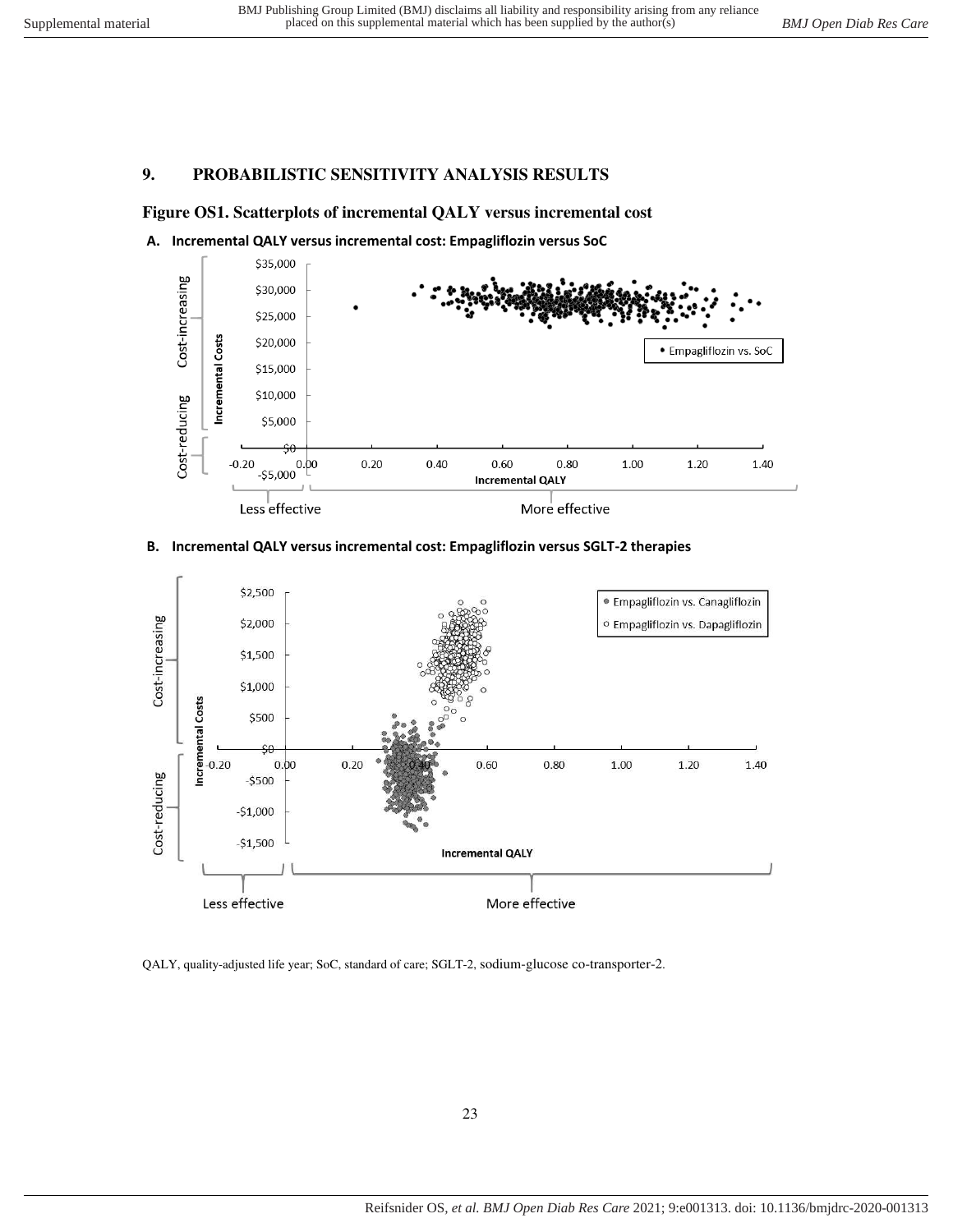## **Table OS10. Event rates estimated in PSA**

|                                               | Canagliflozin     |                                |                   | Dapagliflozin     | SoC                 |                     |  |
|-----------------------------------------------|-------------------|--------------------------------|-------------------|-------------------|---------------------|---------------------|--|
| Empagliflozin vs.                             | Empagliflozin     | Canagliflozin<br>Empagliflozin |                   | Dapagliflozin     | Empagliflozin       | SoC                 |  |
| CV and renal event rates per 100 PYs (95% CI) |                   |                                |                   |                   |                     |                     |  |
| CV death                                      | $3.21(2.65-3.98)$ | $3.73(3.07-4.59)$              | $1.65(1.21-2.14)$ | $2.22(1.73-2.78)$ | $3.03(2.47-3.72)$   | $4.29(3.54 - 5.37)$ |  |
| Non-fatal MI                                  | $1.87(1.59-2.17)$ | $1.66(1.39-1.93)$              | $1.56(1.30-1.87)$ | $1.56(1.28-1.83)$ | $2.02(1.67-2.44)$   | $2.30(1.82 - 2.86)$ |  |
| Non-fatal stroke                              | $1.14(0.83-1.54)$ | $0.73(0.52-1.02)$              | $0.88(0.63-1.29)$ | $0.66(0.48-0.96)$ | $1.18(0.86-1.60)$   | $0.93(0.60-1.38)$   |  |
| Hospitalisation for HF                        | $1.67(1.18-2.33)$ | $1.61(1.14-2.24)$              | $0.71(0.49-1.06)$ | $0.80(0.57-1.20)$ | $1.80(1.32 - 2.37)$ | $2.90(2.14-4.13)$   |  |
| Progression of albuminuria                    | $6.00(5.66-6.41)$ | $6.11(5.75-6.59)$              |                   |                   | $5.87(5.57-6.22)$   | $6.66(6.23-7.28)$   |  |
| Composite renal outcome                       | $1.12(0.92-1.35)$ | $1.15(0.95-1.39)$              | $0.43(0.30-0.58)$ | $0.42(0.30-0.59)$ | $1.11(0.90-1.34)$   | $1.76(1.47-2.09)$   |  |
| Hospitalisation for UA                        |                   |                                |                   |                   | $1.36(1.02-1.83)$   | $1.32(0.93-1.80)$   |  |
| Transient ischemic attack                     |                   |                                |                   |                   | $0.23(0.13-0.36)$   | $0.28(0.15-0.48)$   |  |
| Revascularization                             |                   |                                |                   |                   | $2.51(2.29-2.73)$   | $2.67(2.42 - 2.96)$ |  |
| Non-CV death                                  | $3.79(3.54-3.96)$ | $3.67(3.40-3.88)$              | $4.29(4.11-4.45)$ | 4.13 (3.99-4.29)  | $3.82(3.57-4.01)$   | $3.50(3.17-3.77)$   |  |
| AE rates per 100 PYs (95% CI)                 |                   |                                |                   |                   |                     |                     |  |
| Genital mycotic infection                     | $1.85(1.81-1.88)$ | $1.92(1.88-1.96)$              | $1.79(1.76-1.82)$ | $3.20(3.12-3.28)$ | $1.83(1.78-1.87)$   | $0.61(0.58-0.64)$   |  |
| Acute kidney injury                           | $0.26(0.24-0.27)$ | $0.41(0.40-0.43)$              | $0.26(0.25-0.28)$ | $0.38(0.37-0.40)$ | $0.24(0.22-0.26)$   | $0.48(0.45-0.50)$   |  |
| Lower limb amputation                         | $0.69(0.67-0.72)$ | $1.19(1.15-1.24)$              |                   |                   |                     |                     |  |
| Bone fracture                                 | $1.22(1.19-1.25)$ | $1.58(1.54-1.62)$              |                   |                   |                     |                     |  |
| Major hypoglycaemic event                     |                   |                                | $0.40(0.39-0.42)$ | $0.30(0.29-0.31)$ |                     |                     |  |

<span id="page-23-0"></span>AE, adverse event; CI, confidence interval; CV, cardiovascular; HF, heart failure; MI, myocardial infarction; PY, patient-year; SoC, standard of care.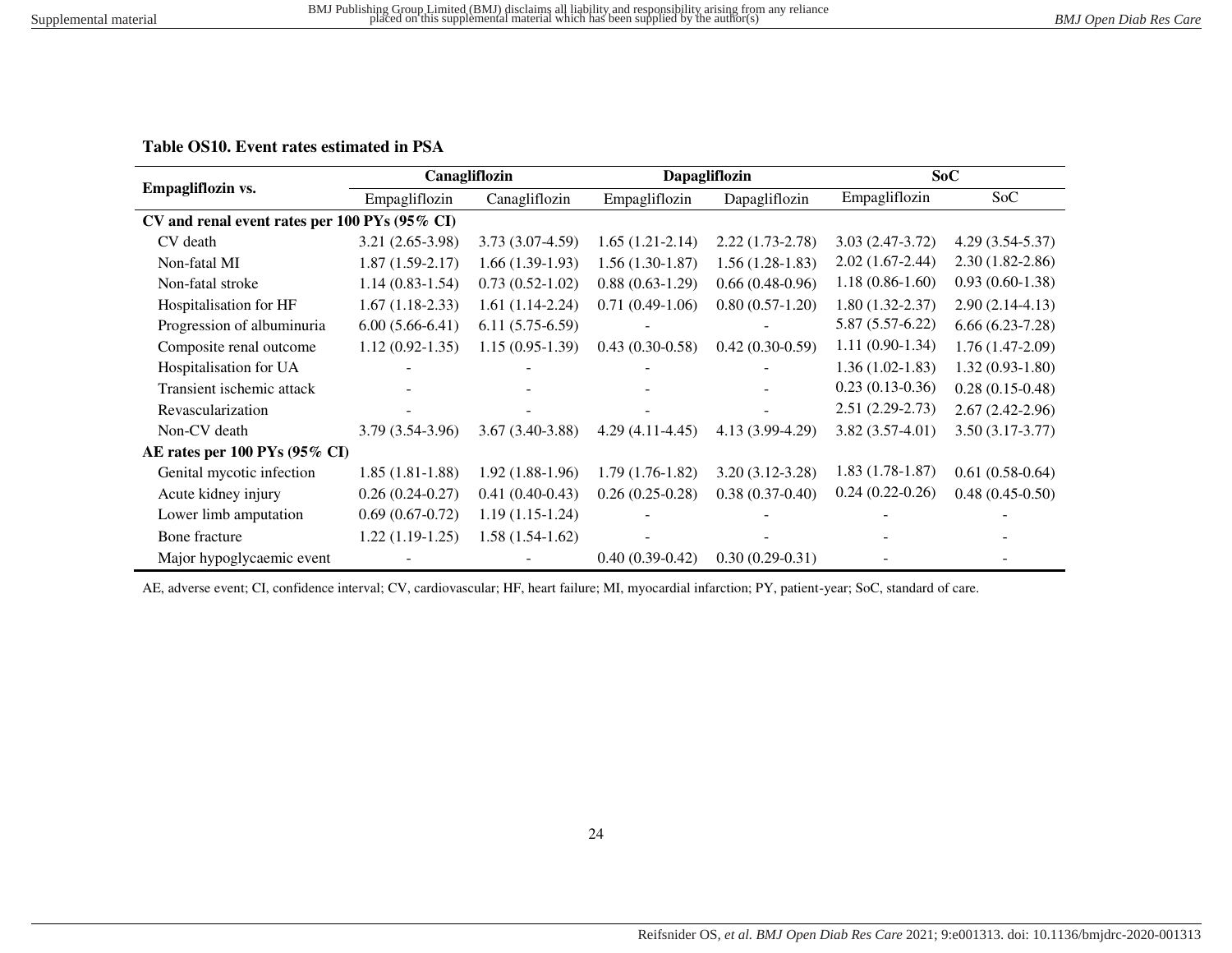### <span id="page-24-13"></span><span id="page-24-1"></span><span id="page-24-0"></span>**10. REFERENCES**

- <span id="page-24-2"></span>1. Ishak KJ, Kreif N, Benedict A*, et al.* Overview of parametric survival analysis for healtheconomic applications. *Pharmacoeconomics* 2013;31:663-75.
- <span id="page-24-3"></span>2. Zinman B, Wanner C, Lachin JM*, et al.* Empagliflozin, Cardiovascular Outcomes, and Mortality in Type 2 Diabetes. *N Engl J Med* 2015;373:2117-28.
- 3. Neal B, Perkovic V, Mahaffey KW*, et al.* Canagliflozin and Cardiovascular and Renal Events in Type 2 Diabetes. *N Engl J Med* 2017;377:644-57.
- <span id="page-24-4"></span>4. Wiviott SD, Raz I, Bonaca MP*, et al.* Dapagliflozin and Cardiovascular Outcomes in Type 2 Diabetes. *N Engl J Med* 2019;380:347-57.
- <span id="page-24-12"></span><span id="page-24-5"></span>5. Sullivan PW, Ghushchyan VH. EQ-5D Scores for Diabetes-Related Comorbidities. *Value Health* 2016;19:1002-08.
- <span id="page-24-6"></span>6. Grandy S, Fox KM, Shield Study Group. Change in health status (EQ-5D) over 5 years among individuals with and without type 2 diabetes mellitus in the SHIELD longitudinal study. *Health Qual Life Outcomes* 2012;10:99.
- <span id="page-24-7"></span>7. Lindgren P, Graff J, Olsson AG*, et al.* Cost-effectiveness of high-dose atorvastatin compared with regular dose simvastatin. *Eur Heart J* 2007;28:1448-53.
- <span id="page-24-11"></span><span id="page-24-8"></span>8. National Institute for Health and Clinical Excellence (NICE). Type 2 diabetes: newer agents for blood glucose control in type 2 diabetes. NICE short clinical guideline 87. 2011
- <span id="page-24-9"></span>9. Healthcare Cost and Utilization Project (HCUP), Agency for Healthcare Research and Quality (AHRQ). HCUPnet. Weighted national estimates from HCUP National Inpatient Sample (NIS), 2016, Agency for Healthcare Research and Quality (AHRQ), based on data collected by individual States and provided to AHRQ by the States. Total number of weighted discharges in the U.S. based on HCUP NIS = 35,675,421. Statistics by Principal Diagnosis/Procedure and Payer (insurance status). 2016. Available from: [https://www.hcup-us.ahrq.gov/nisoverview.jsp.](https://www.hcup-us.ahrq.gov/nisoverview.jsp) Accessed May 2020.
- <span id="page-24-10"></span>10. Shetty S, Stafkey-Mailey D, Yue B*, et al.* The direct cost of cardiovascular diseaserelated death in patients with type 2 diabetes mellitus in a commercially-insured